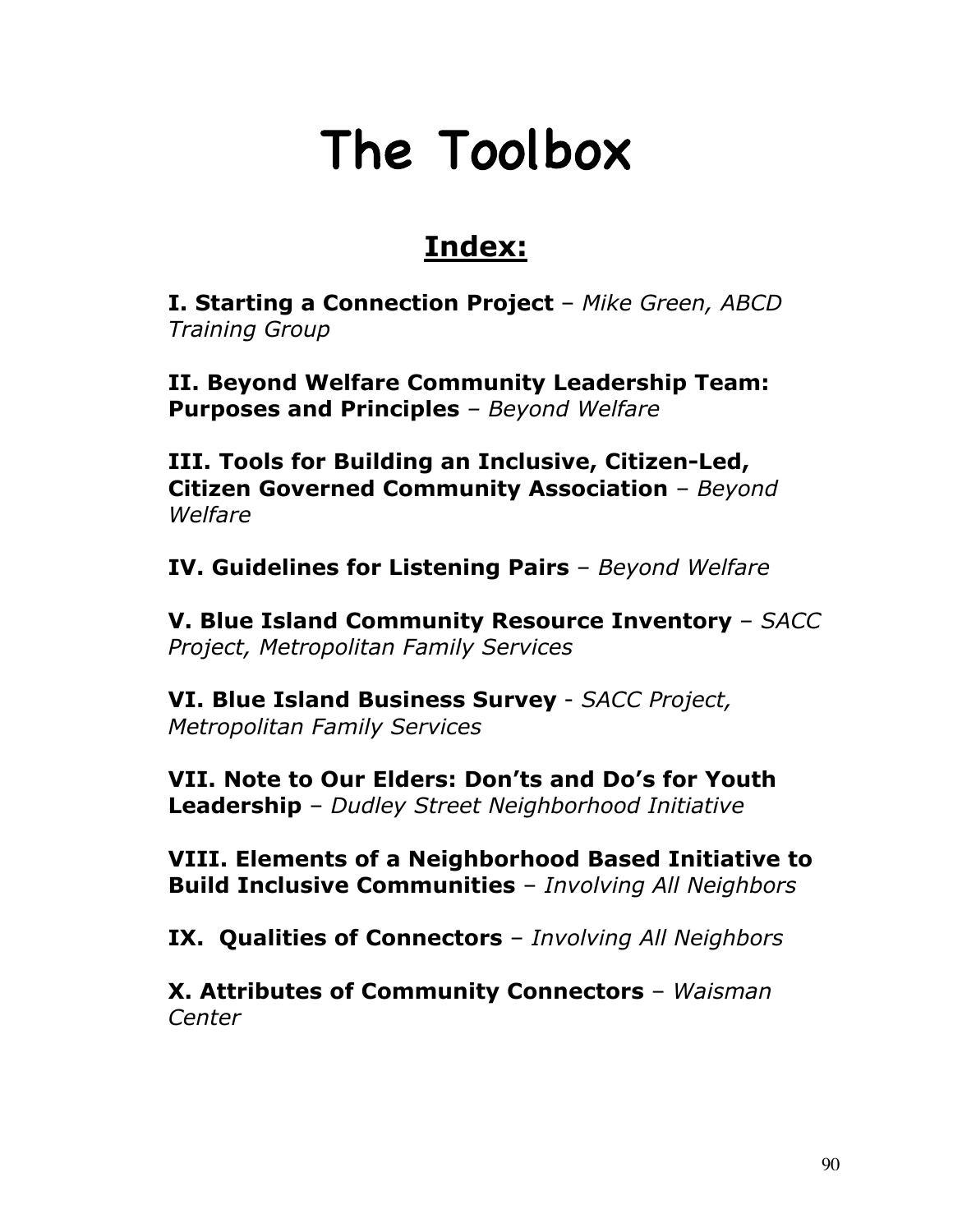## **STARTING A CONNECTION PROJECT** by Mike Green

 *(www.mike-green.org)*

**THE "GETTING STARTED" GROUP:** The first step is to form an initiating group to do the work to prepare for a connections project. This group might be one agency but is best made up of a mix of local leaders with access to needed resources (from government, non profits, and business) and some local citizen leaders (residents, associations, congregations) with strong relationships, trust, and wisdom about the local community. Several questions will need to be addressed:

- A.) What is the geographical area where we will work?
- B.) What group of labeled people will we connect?
- C.) Who are the best prospects among local citizens as core members of our connector group to help connect labeled people? These prospects should be well-connected people from a variety of different groups in the community such as different neighborhood areas, ethnic groups, religious groups, business, agencies, and associational life.
- D.) Where do we get funding for at least three years to pay for one staff person as paid connections organizer?
- E.) Who will we hire as our paid staff person? This "connector organizer" needs to be a well connected person in the community where you will work; a person who is good at making relationships, believes all people have contributions to make, can see her community as a good welcoming place. This person also needs to be good at organizing groups of people helping the connectors group develop, work together, make connections, and is creative at solving any problems that come up with connections.
- F.) What are the "doors to open" before start up? Are there relationships to make with local human service agencies to open the door for connections? With families? With advocacy groups? Media? Law enforcement? Others?

**THE CONNECTIONS ORGANIZER:** The organizer will organize the core group of connectors. Her work is first to have many 1:1 conversations to identify and develop a connectors group and then to support the connectors group making connections of labeled people to the community. "Connectors" are local citizen leaders who are trusted, influential, have a wide circle of relationships and are ready to actively use their relationships to make connections for labeled people to the community. Issues to address in relation to the organizer are:

- A.) How will our organizer get guidance and direction while forming the connectors group? Once the connectors group is formed, the "getting started group" will back off and the "connectors group" will lead the project and guide their organizer.
- B.) How will our organizer learn and develop more skill? Who should our connector visit to learn about connections organizing? Who could consult with our organizer and our project?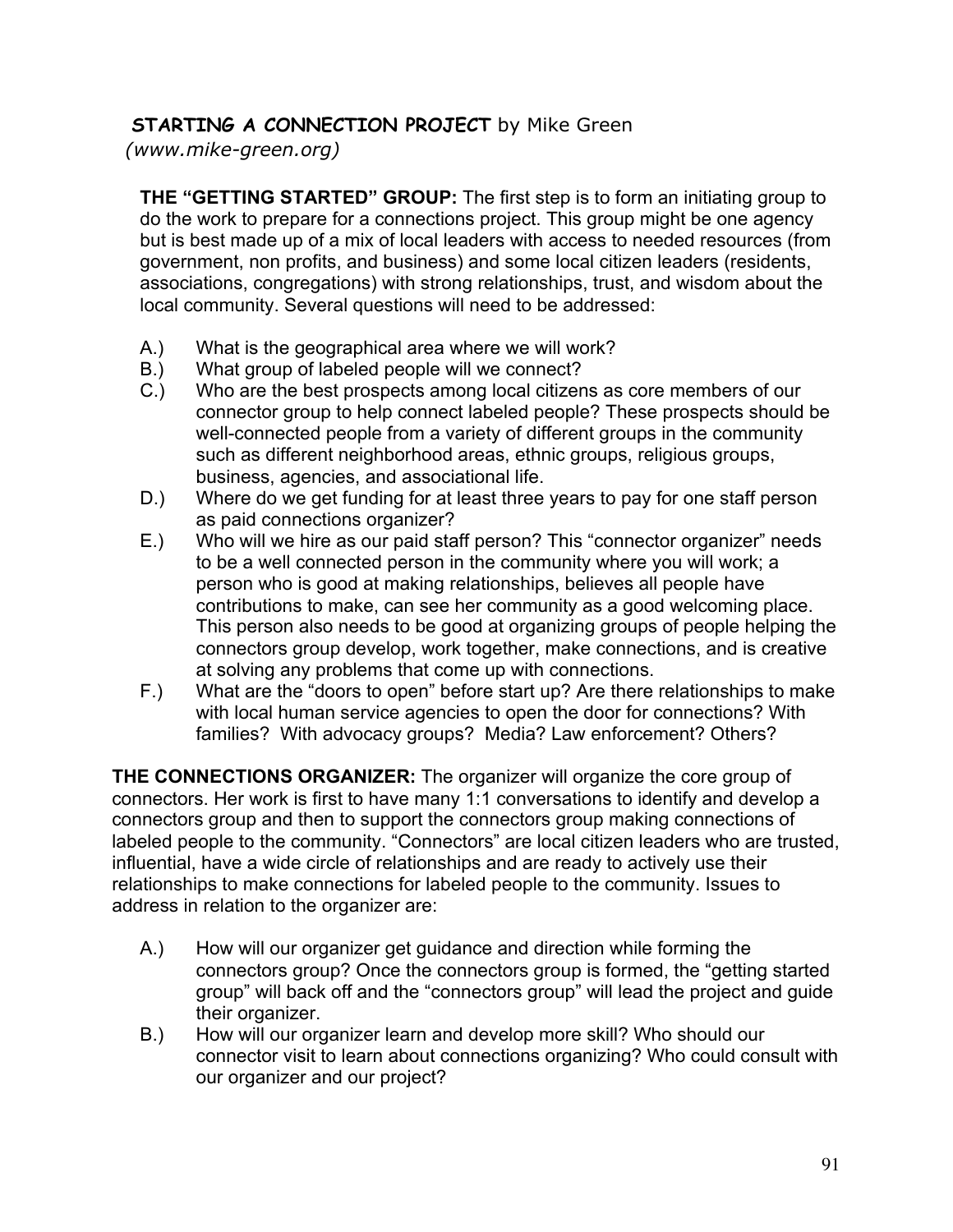C.) Who are the people we need for the connectors group? How many do we want to involve? From which sectors of the community such as business, congregations, associations, neighborhood areas? The organizer will invite new people to join the connectors group with guidance from existent members of the connectors group.

**THE CONNECTORS' GROUP:** The connectors' group will listen to the dreams, interests, and gifts that could be contributed of people to connect. They will then figure out good places to connect people where there will be opportunities… What does the person to connect want to contribute? Where is the right place which offers an opportunity for connection and contribution? Who knows the right people or right place? The connection group members will each use her or his personal connections to open doors for people to be connected. The connections organizer works for the connection group helping them make connections and assisting them to keep the connections strong. Some questions to answer for the connection group are:

- A.) What is the name of the project?
- B.) What is our vision and goals for the project?
- C.) What are our plans and budget for this next year? For the following years?
- D.) Who do we all know as potential connection places among local residents, associations, congregations, business, and agencies? The connectors and organizer will interview potential connection places developing ever more good connection places.
- E.) How will we discover more connection places among local residents, associations, congregations, business, non-profits, and government agencies?

**PEOPLE TO CONNECT:** People who are labeled move from the edge of the community to the center of the community by contributing gifts. Your gifts are truly your key to community. People to connect need to be asked about their gifts, dreams, and talents. What do you want to contribute? Where? How? The connection organizer spends a lot of time deeply listening to each person to connect. The organizer and connector group then find a good place for connection where the person to connect can participate and contribute. Questions are:

- A.) Who to connect?
- B.) What are the gifts to contribute and dreams to realize of each person for connection?
- C.) What is the best place for participation?
- D.) Who among our group is connected to the people of that place? Who can introduce the person for connection to the right place?
- E.) What resources are needed to support participation and contribution of the connected person such as transportation or childcare?
- **F.)** How are connections going? Evaluation, documentation of stories, and celebration of connections.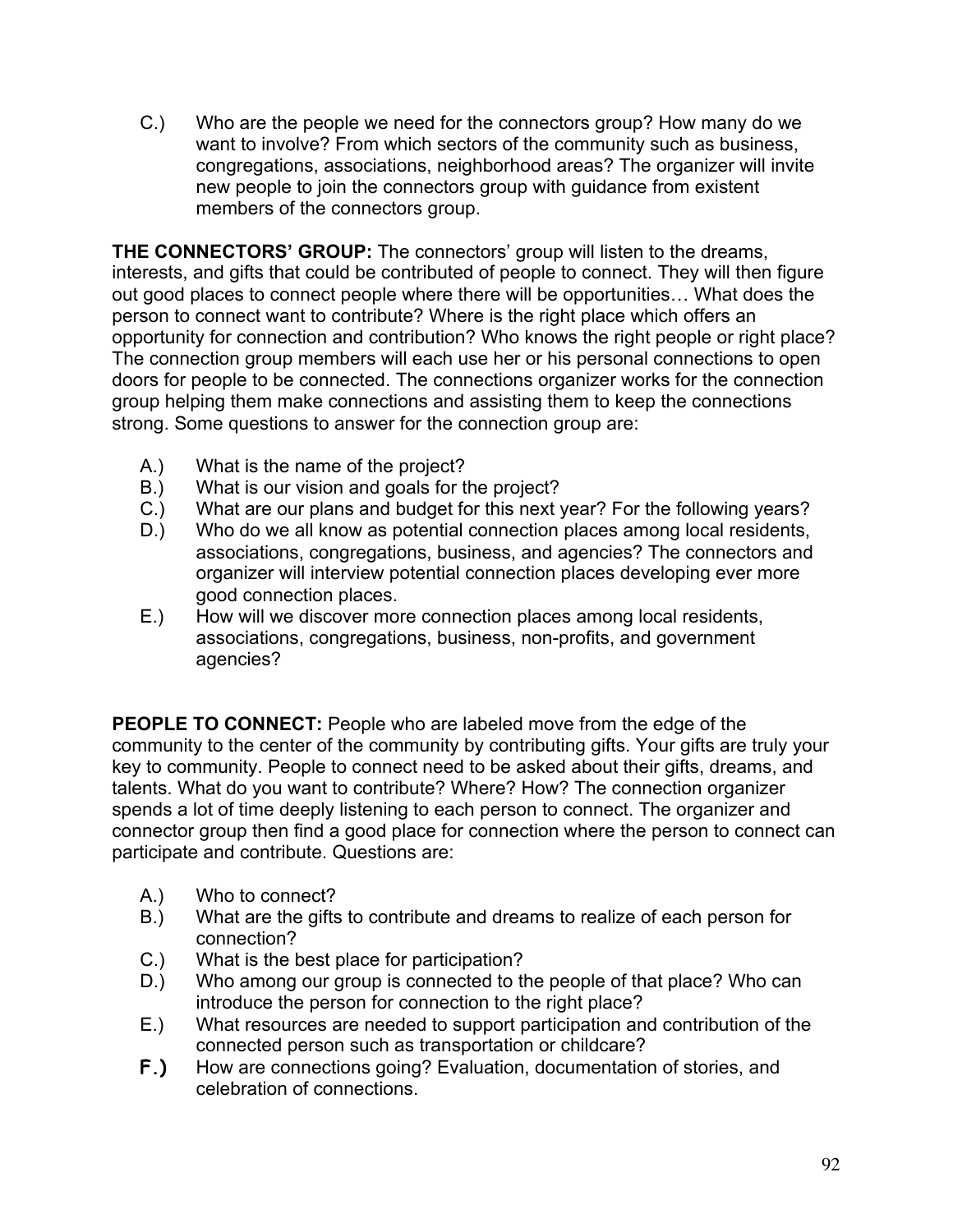#### **Beyond Welfare:**

#### **Beyond Welfare Community Leadership Team: Purpose and Principles**

*Vision:* **Beyond Welfare is a community of hospitality and caring where everyone has enough money, friends, and meaning to fulfill their dreams and potential in life, and share their contributions.**

*Mission:* **We are dedicated to building circles of support that will eliminate poverty in Story County and become models to other communities.**

**We acknowledge the real barriers people face when making the transition from welfare to interdependent self-sufficiency and are committed to learning all we can about addressing both external and internal barriers that face families moving through poverty.**

#### *Purpose:* **We are dedicated to:**

- o recognizing and supporting the voices of people marginalized by poverty.
- o supporting the development of learning relationships across class, race, gender, and other "lines," including divisions between the helped and the helpers. We strive to relate to one another first as human, without labels that divide and separate us.
- o supporting one another's movement out of poverty and isolation, into economic well being and thriving communities, where the safety of our children is a shared responsibility of us all.
- o building a community and statewide network led by consumers in partnership with service provision leaders and other citizens that will improve the quality of life for all Iowans, regardless of income. We would like to "put smiles" on the institutions that serve people.

#### *Primary Principles:*

- o We are dedicated to the principle of complete respect for all people.
- o We believe that everyone deserves the support they need to function at her/his best.
- $\circ$  We believe that the best way to bring about social change is through building authentic relationships. Therefore, our primary strategy for advocacy is relationship building.
- o We believe that accountability and reciprocity build self-respect, and invite the respect of others. Therefore, we are committed to empowering all our members by expecting and encouraging accountability and reciprocity from all of us.
- o We acknowledge that all people need help and support in different ways and at different times in their lives. We want to change the stigma and shame that are attached to people receiving public assistance as well as give opportunities for people on welfare to make their contributions to the community, and express their personal responsibility.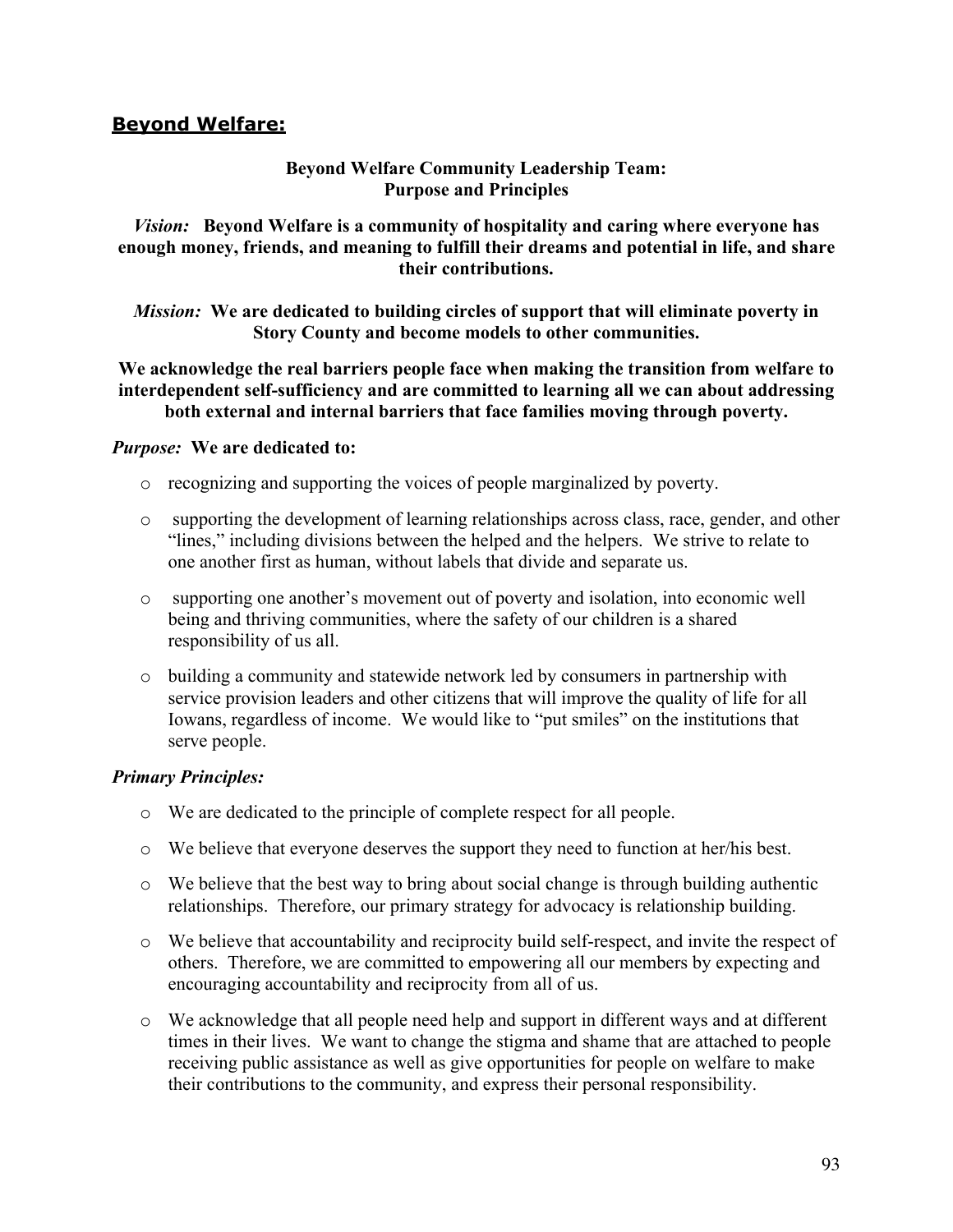#### *Process:*

- o We believe that all people have a wealth of gifts and knowledge to share, and to that end, we are dedicated to *listening intentionally and respectfully* to one another.
- o We are dedicated to an environment of *safety and trust*. Whatever is shared in a Leadership Team meeting, or other BW interaction, including an individual's affiliation with this group, is *confidential* and will not be shared without that person's permission.
- o We also acknowledge that there is information that people may know about one another based on relationships outside of this group. Sometimes people talk about one another in ways that do not support the well-being of the individual or the group. Therefore, we are committed to a policy of "*no gossip*."
- o We support people in *resolving and learning from conflict*.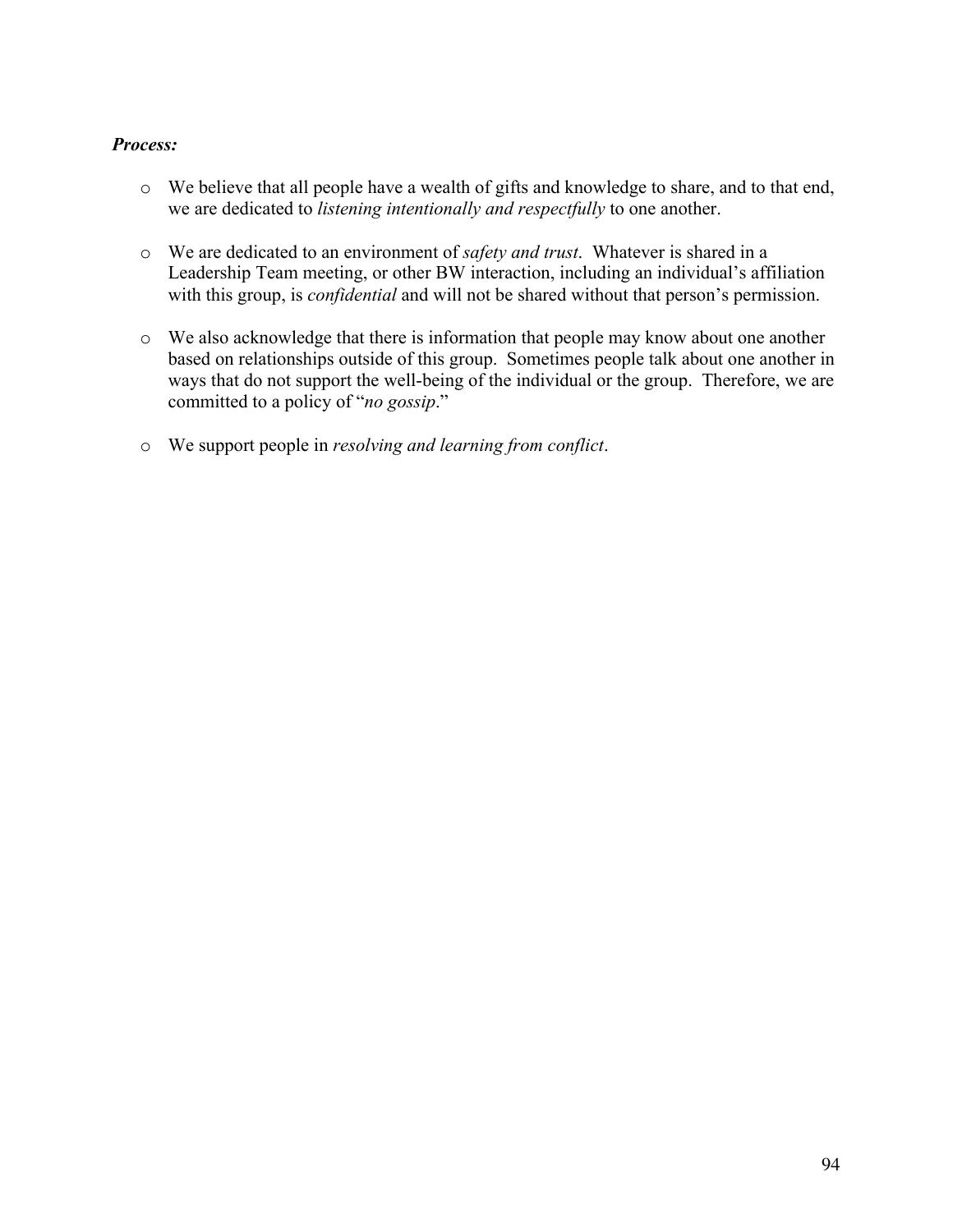## **Beyond Welfare:**

## **Tools for Building an Inclusive, Citizen-Led, Citizen-Governed Community Association**

**Building Inclusive Community**

#### **Know, Develop and Support Yourself**

- **p** You must want it deeply.
- □ As a leader/organizer, do your own work.

What are *your* biases? What are *your* strengths and vulnerabilities? Commit to support for your own patterns of isolation, especially from those who are different from you. *Walk the talk*~never ask staff/participants/community members to take risks you are not taking yourself in building community.

- <sup>q</sup> Develop and follow Guiding Principles. Be explicit about values and visit them regularly as a group.
- <sup>q</sup> Create a climate that acknowledges the inherent goodness, intelligence and humanity of all people. Distinguish between *people* and the hurtful, oppressive *patterns* of behavior that we learn in our culture.
- <sup>q</sup> Surround yourself with relationships that understand and embrace these values.
- <sup>q</sup> Model the ability and willingness to take on difficult things, e.g., racism, classism, sexism, etc. Don't pretend these ways that marginalize people do not exist. Be transparent with your own challenges with these things, but do so in a "no blame" environment.

#### **Concrete tools for practicing your values**.

- <sup>q</sup> New and Good: builds relationship, empowers and celebrates the lives of people who are marginalized, and develops trust and a peer environment.
- <sup>q</sup> Listening Pairs: model and practice of reciprocity, listening skills, communication skills, builds peer relationship (everyone can share the gift of listening), empowers people to tell their story and be heard.
- <sup>q</sup> Appreciations: Notices people who are often invisible, develops a practice of gratitude, peer relationships, trust.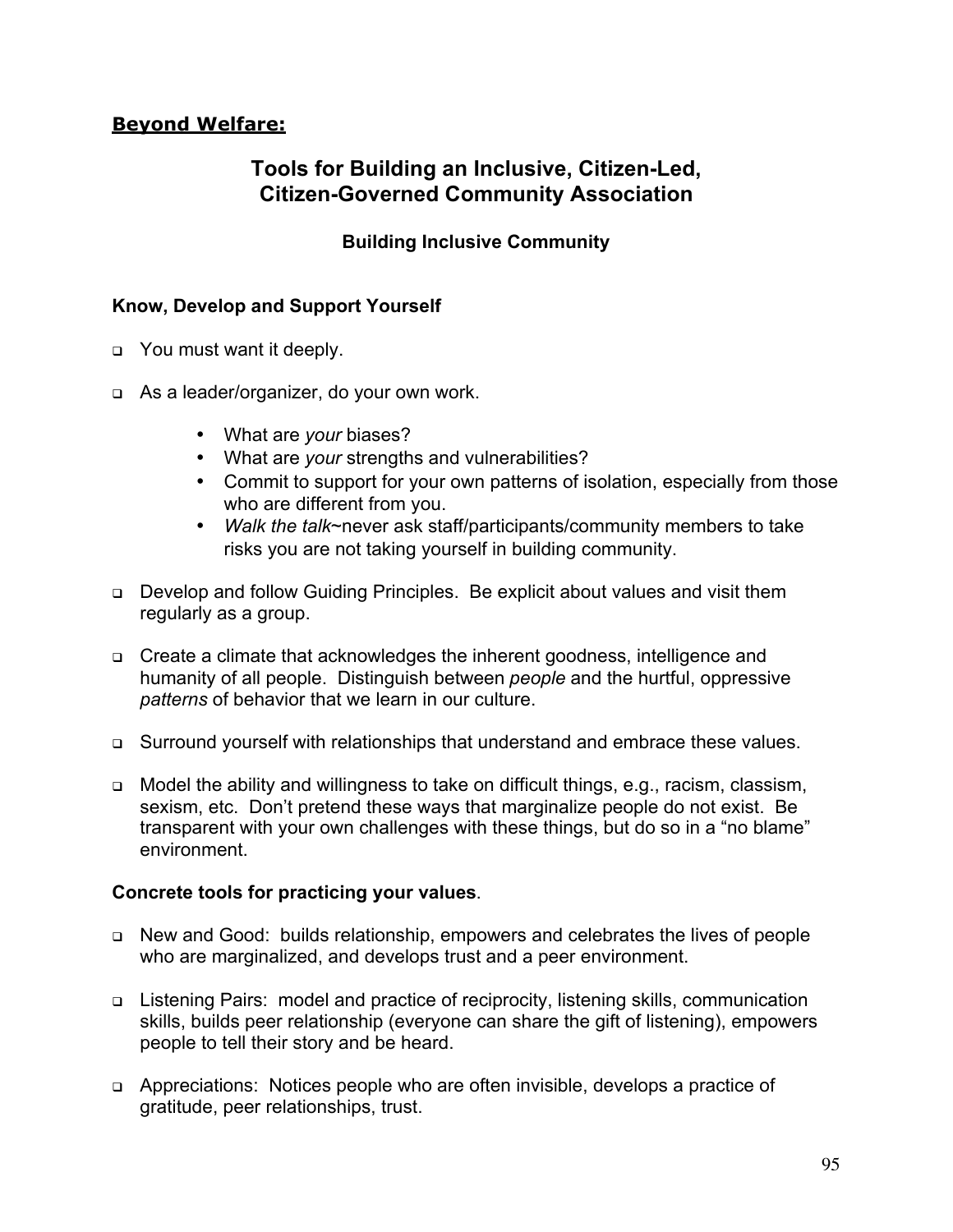#### **Constant Commitments**

- <sup>q</sup> Build the capacity of the community to respond compassionately to the real needs of marginalized people *with the opportunity for marginalized people to reciprocate.* ("Warm fuzzy" relationships in and of themselves won't eliminate poverty.) For example, the car program.
- <sup>q</sup> Always present opportunities for people to contribute their gifts and talents from where they are at *right now.*
- <sup>q</sup> *Prepare* people for relationships across the lines of marginalization (in BW, across the lines of class and race, primarily). For example, both sides of the family partnership, receive orientation and support, and know they are both in the relationship to learn and grow,
- <sup>q</sup> Be prepared to facilitate, support, and troubleshoot these relationships.
- <sup>q</sup> Get people working on concrete projects together. For example, helping a community member move, gardening, cooperative childcare, speaking on behalf of BW, cooking.
- □ Create opportunities for people of different cultures and backgrounds to share through stories, events, food, traditions, etc. with one another.
- <sup>q</sup> Don't pretend this is going to be easy, for yourself or for others, and have plans in place for how to sustain yourself and each other when it gets really hard. For example, return to the basics, listening pairs, reflecting on what's gone well, appreciations, asking for help.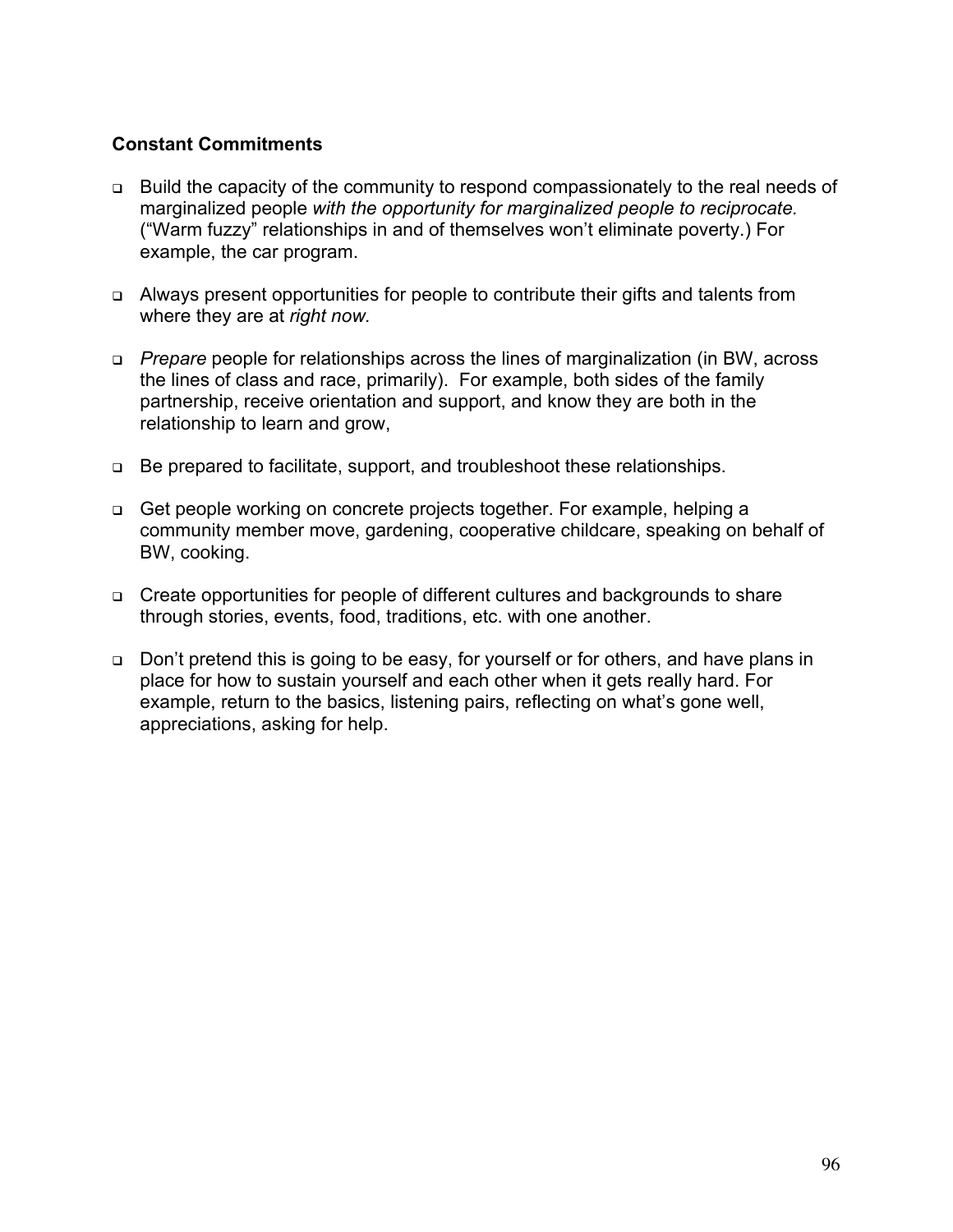### **Beyond Welfare:**

#### **~Guidelines for Listening Pairs~ Some Useful Agreements for Building Intentional Relationships**

- 1. We agree to take *equal turns* listening to one another *on purpose*, and with *complete attention*. If you listen to me for 5 minutes, I will listen to you for 5 minutes too.
- 2. While I am listening to you, I will hold onto and reflect my *confidence* in your inherent intelligence and goodness. While you are listening, you will do the same for me.
- 3. When I am listening to you, I will not interrupt, advise, judge or react with negative emotions to what you are sharing with me. I will listen with *delight* that you are deciding to trust me. While you are listening, you will do the same for me.
- 4. If you share *feelings* with me while I am listening to you, I will stay *relaxed* and *trust* the natural flow of your process. I will remember that feelings are a natural part of being human, and nothing to get worked up about. If I share feelings while you are listening, you will do the same for me.
- 5. I will hold *confidential* everything you *choose* to share with me during our listening pair. This includes the agreement that I will not bring up this information again even to you, unless I have your *permission* to do so. You, too, will keep confidential what I choose to share with you.
- 6. While it is ok to share emotions during this process, we pledge that we will *not* express emotions (e.g., anger and rage) in any way that is *harmful* to each other. While it may be useful for me to yell in anger, or even to hit against something like a pillow, I will not direct my rage at you in a way that will hurt you. You will pledge the same to me.
- 7. If we *decide* to continue to utilize this tool in an ongoing way, we will continue to build our relationship, each of us taking *responsibility for ourselves*, our own thoughts and feelings, and the mutual understanding and development of our relationship.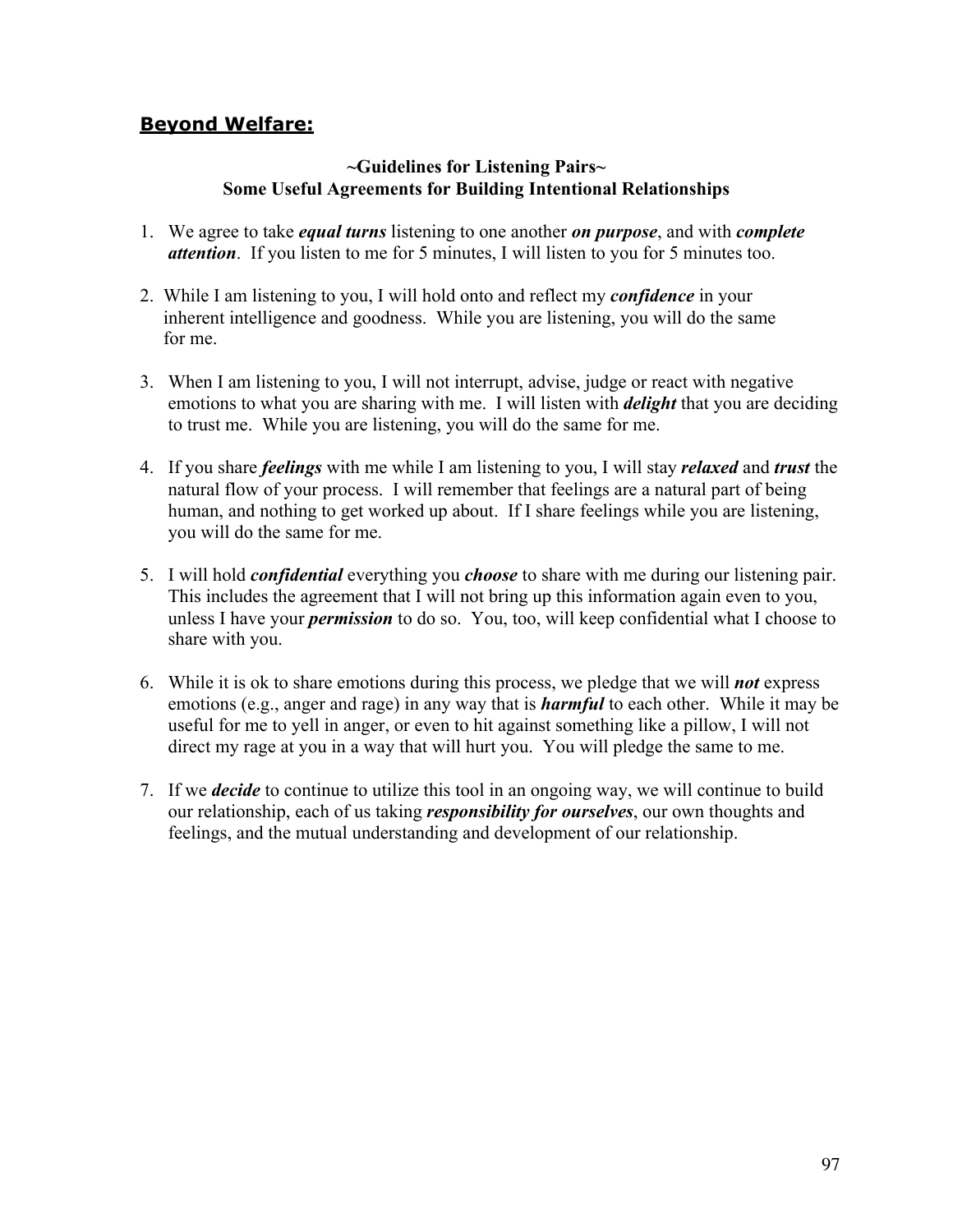## **SACC Blue Island:**

The Blue Island Community Resource Inventory (SACC/MFS)

## **METROPOLITAN FAMILY SERVICES OF SOUTHWEST COOK COUNTY**

#### *SUCCESSFUL AGING IN CHICAGO COMMUNITIES*

#### *BLUE ISLAND – 2000*

#### **Interviewer: Date:**

## **THE BLUE ISLAND COMMUNITY RESOURCE INVENTORY**

My name is The Side or/work in the Blue Island community and am pleased that you took time out of your schedule to meet with me today. I have been involved in an interesting planning grant with Metropolitan Family Services, a social service agency located at 13136 South Western in Blue Island. The project is called *Successful Aging in Chicago Communities,* which was funded by the Retirement Research Foundation. The ultimate goal of the project is to make Blue Island an "elderly friendly" community. The first step is to make sure that we have a way to identify your gifts and talents and what you are willing to share with your community. I will be asking you questions about you. We are planning a larger project in which we can connect people and resources to benefit Blue Island. Many successful programs were developed as a result of community inventories like this i.e., volunteer resource exchanges, e.g., shoveling snow for babysitting, intergenerational programs, and paid employment. Your participation and time are greatly appreciated!

#### **Part 1 – Personal information**

Name: Address: Zip: Phone (s): Ethnicity: Age: Male/Female: How long have you resided in BI community?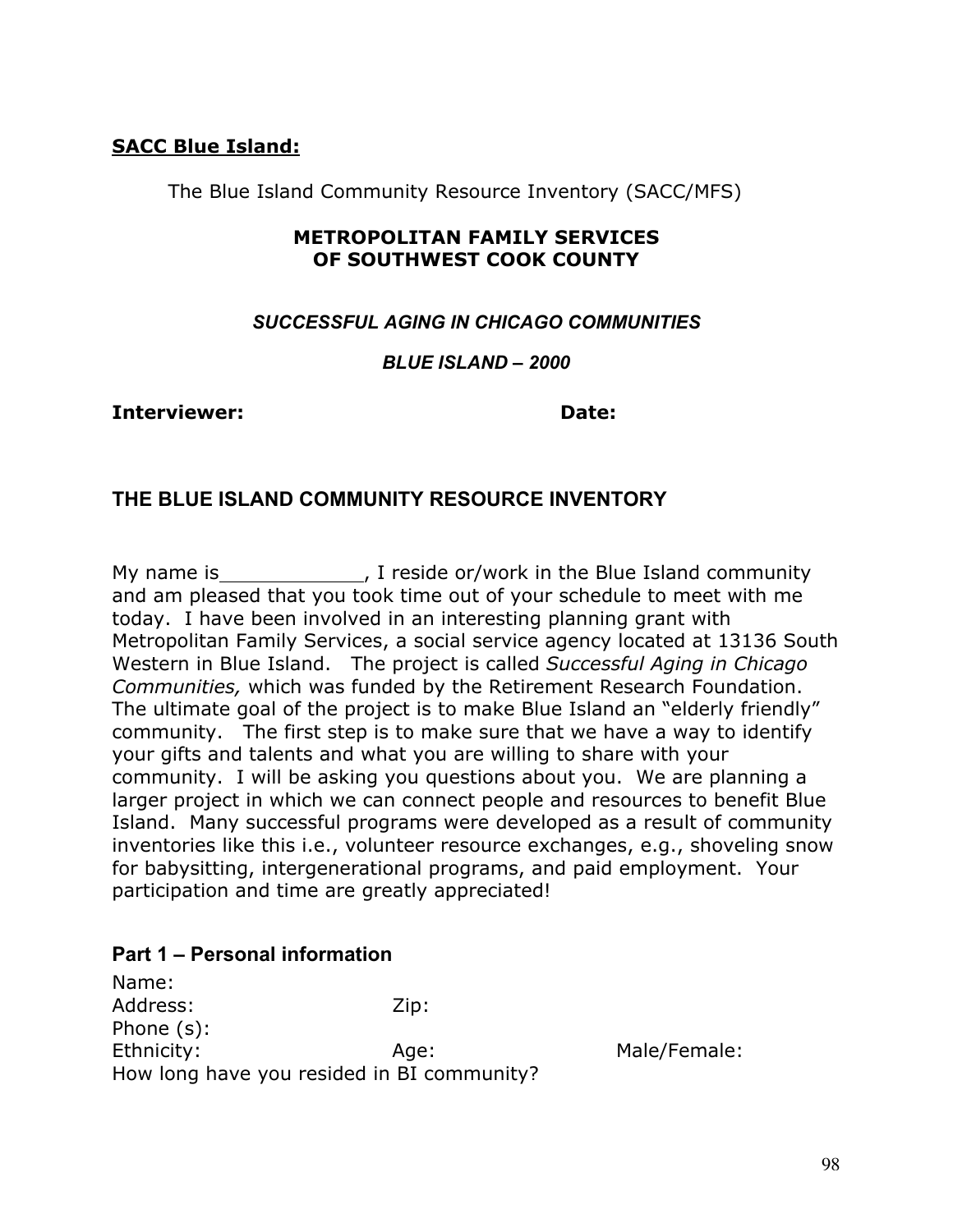In what ways are you active in the community now?

In what ways would you like to be more active in the community?

What type of transportation do you use?

Are you seeking paid employment?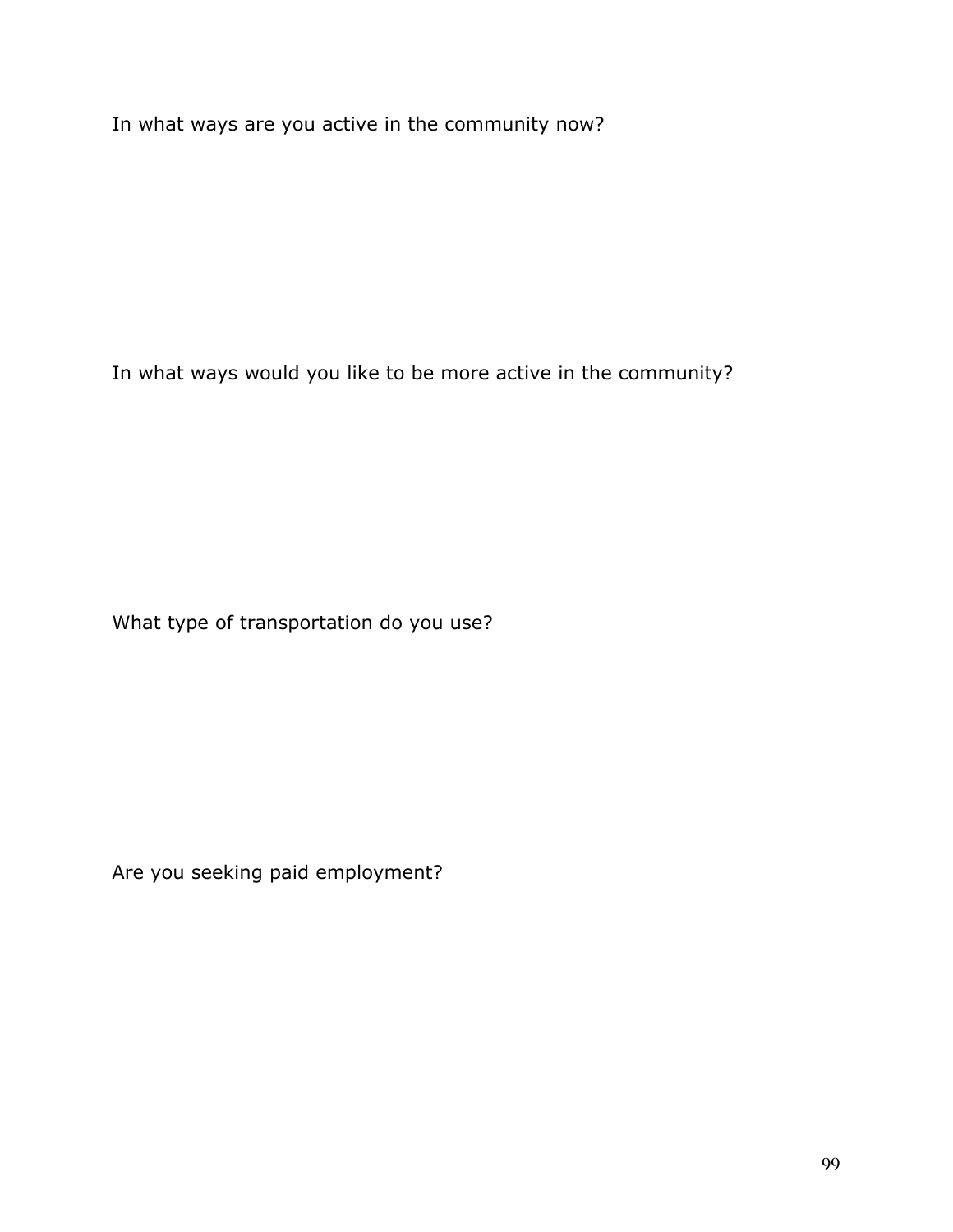#### **SUCCESSFUL AGING IN CHICAGO COMMUNITIES Blue Island Community Resources Inventory – 2000**

Name: Date:

#### **Part 2 – Skills Information**

We are interested in finding out about all your skills and abilities that have been learned through experience in the home with your family or friends. They may be skills you've learned at church or in the community or on your job. If you have experience or skill with any of the following activities or would like to help in these areas, please mark the box identified Experience or Skill and if you would like to help in these areas sometimes in the future, then also mark the box identified Willing to Help.

## **I. Child Care**

| Question               | <b>Experience</b><br>or Skills | <b>Willing</b><br>to Help | <b>Comments</b> |
|------------------------|--------------------------------|---------------------------|-----------------|
| Caring for children (0 |                                |                           |                 |
| to $13$ yrs.)          |                                |                           |                 |
| Caring for children    |                                |                           |                 |
| with special needs     |                                |                           |                 |
| <b>Foster Parent</b>   |                                |                           |                 |
| Have you ever taken    |                                |                           |                 |
| care of any other      |                                |                           |                 |
| child/children other   |                                |                           |                 |
| than described above?  |                                |                           |                 |

#### **II. Community Skills**

| Question                                                                         | <b>Experience</b><br>or Skills | <b>Willing</b><br>to Help | <b>Comments</b> |
|----------------------------------------------------------------------------------|--------------------------------|---------------------------|-----------------|
| Telephoning a list of<br>people to invite them<br>to participate in<br>something |                                |                           |                 |
| Organizing a party or<br>special event                                           |                                |                           |                 |
| Being an officer in an<br>organization or<br>chairing a committee                |                                |                           |                 |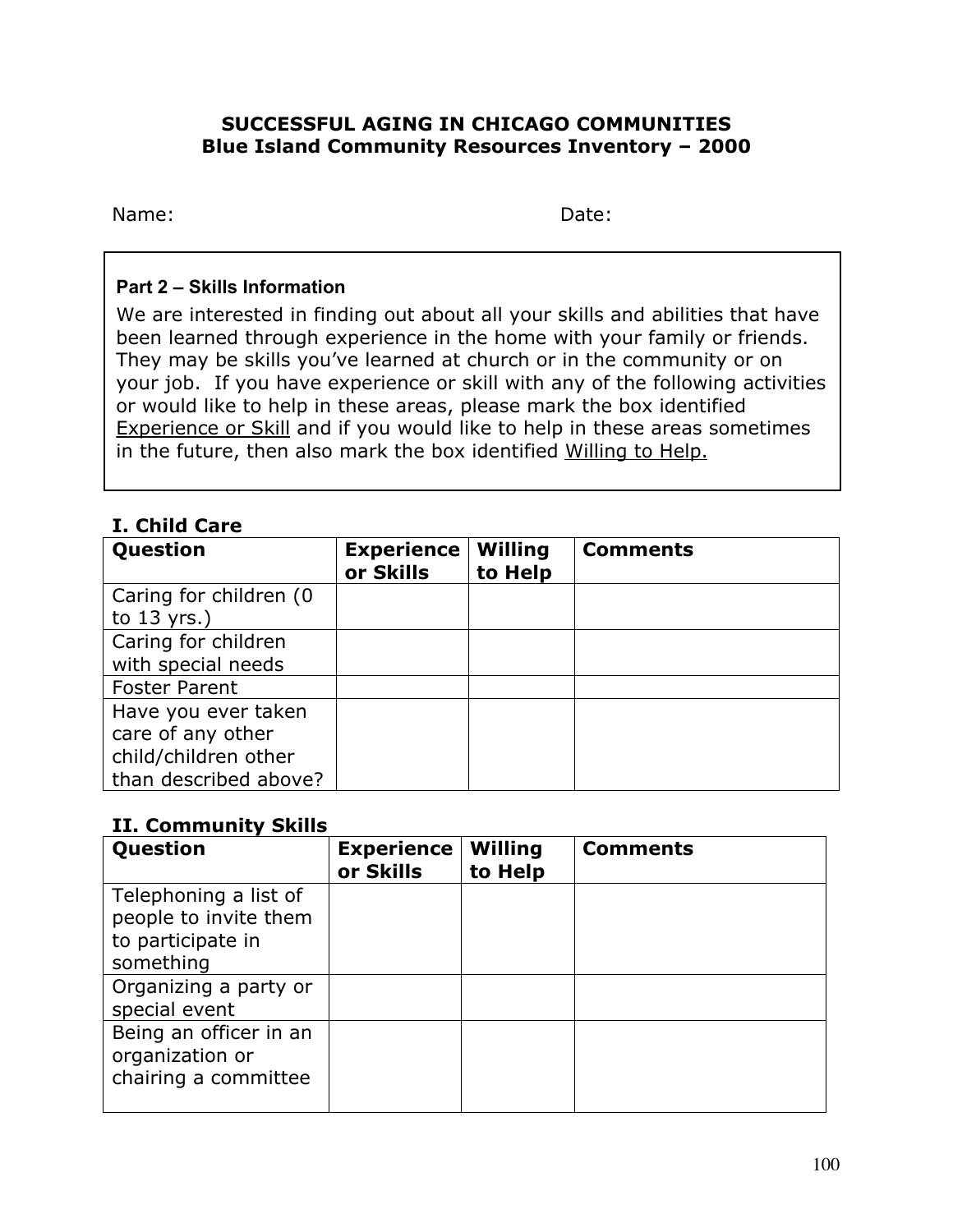| Going door to door in<br>your neighborhood                                                                                  |  |  |
|-----------------------------------------------------------------------------------------------------------------------------|--|--|
| <b>Writing Grants</b>                                                                                                       |  |  |
| Writing letters to the<br>newspaper or<br>government officials<br>to support something<br>for youth, seniors or<br>families |  |  |
| Presenting a<br>workshop topic:                                                                                             |  |  |

## **II b. COMMUNITY SKILLS - ORGANIZATIONAL**

Organized or participated in any of the following community activities

| Question               | <b>Experience</b><br>or Skills | <b>Willing</b><br>to Help | <b>Comments</b> |
|------------------------|--------------------------------|---------------------------|-----------------|
| Boy Scouts/ Girl       |                                |                           |                 |
| Scouts/ 4-H            |                                |                           |                 |
| PTA or School          |                                |                           |                 |
| Associations           |                                |                           |                 |
| Sports teams           |                                |                           |                 |
| Camp Trips or Field    |                                |                           |                 |
| <b>Trips</b>           |                                |                           |                 |
| Rummage or Yard        |                                |                           |                 |
| <b>Sales</b>           |                                |                           |                 |
| Religious              |                                |                           |                 |
| Organizations          |                                |                           |                 |
| Fraternal              |                                |                           |                 |
| Organizations/Sorority |                                |                           |                 |
| Political              |                                |                           |                 |
| Organizations/         |                                |                           |                 |
| Campaigns              |                                |                           |                 |
| Neighborhood           |                                |                           |                 |
| Associations           |                                |                           |                 |
| Special Interest Club  |                                |                           |                 |
| (Hobby or Sport)       |                                |                           |                 |
| <b>Fundraisers</b>     |                                |                           |                 |
| Have you participated  |                                |                           |                 |
| in any other groups?   |                                |                           |                 |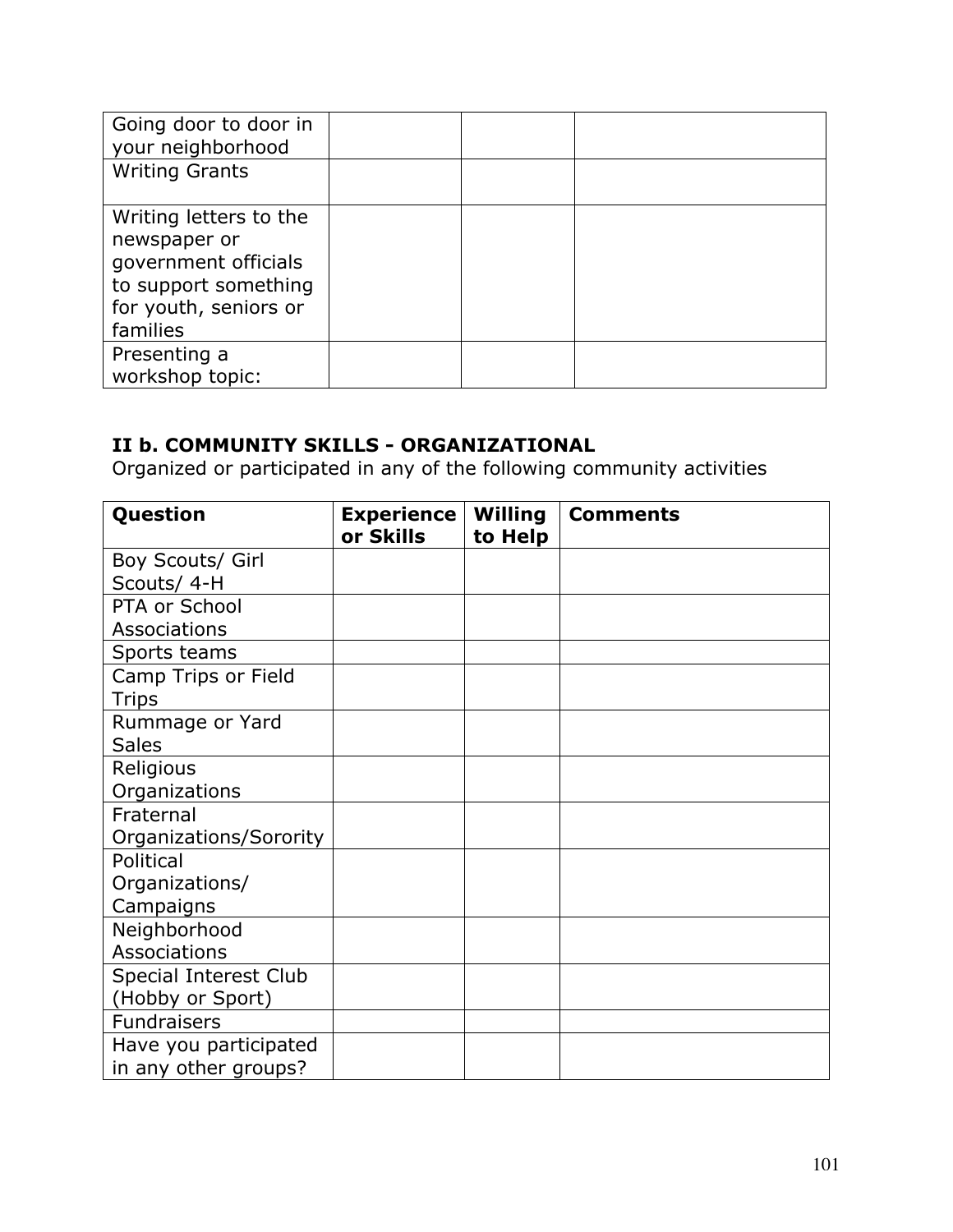## **III FAMILY SUPPORT**

| Question                                            | <b>Experience</b><br>or Skills | <b>Willing</b><br>to Help | <b>Comments</b> |
|-----------------------------------------------------|--------------------------------|---------------------------|-----------------|
| Having a special                                    |                                |                           |                 |
| relationship with a                                 |                                |                           |                 |
| child not in your                                   |                                |                           |                 |
|                                                     |                                |                           |                 |
| family                                              |                                |                           |                 |
| Cooking and                                         |                                |                           |                 |
| delivering meals for                                |                                |                           |                 |
| someone during a                                    |                                |                           |                 |
| time of need                                        |                                |                           |                 |
| Providing respite or                                |                                |                           |                 |
| 24 hour care                                        |                                |                           |                 |
| <b>Friendly Visiting</b>                            |                                |                           |                 |
| Running errands,                                    |                                |                           |                 |
| shopping or driving                                 |                                |                           |                 |
| someone who needs                                   |                                |                           |                 |
| transportation                                      |                                |                           |                 |
| Caring for someone's                                |                                |                           |                 |
| pet                                                 |                                |                           |                 |
| Have you assisted a                                 |                                |                           |                 |
| family member,                                      |                                |                           |                 |
| friend, or neighbor in                              |                                |                           |                 |
| securing help or                                    |                                |                           |                 |
| referring to a social                               |                                |                           |                 |
| service agency                                      |                                |                           |                 |
|                                                     |                                |                           |                 |
| Describe: (Comment                                  |                                |                           |                 |
| Section)                                            |                                |                           |                 |
| Examples: Legal Juvenile<br>Delinquency, Probation, |                                |                           |                 |
| Prison, Child Abuse and                             |                                |                           |                 |
| Domestic Violence                                   |                                |                           |                 |
| Do you have any type                                |                                |                           |                 |
| of health related                                   |                                |                           |                 |
| license or certificate?                             |                                |                           |                 |
| If so, what?                                        |                                |                           |                 |
|                                                     |                                |                           |                 |
| Do you have any type                                |                                |                           |                 |
| of legal or social                                  |                                |                           |                 |
| service certificate? If                             |                                |                           |                 |
| so, what?                                           |                                |                           |                 |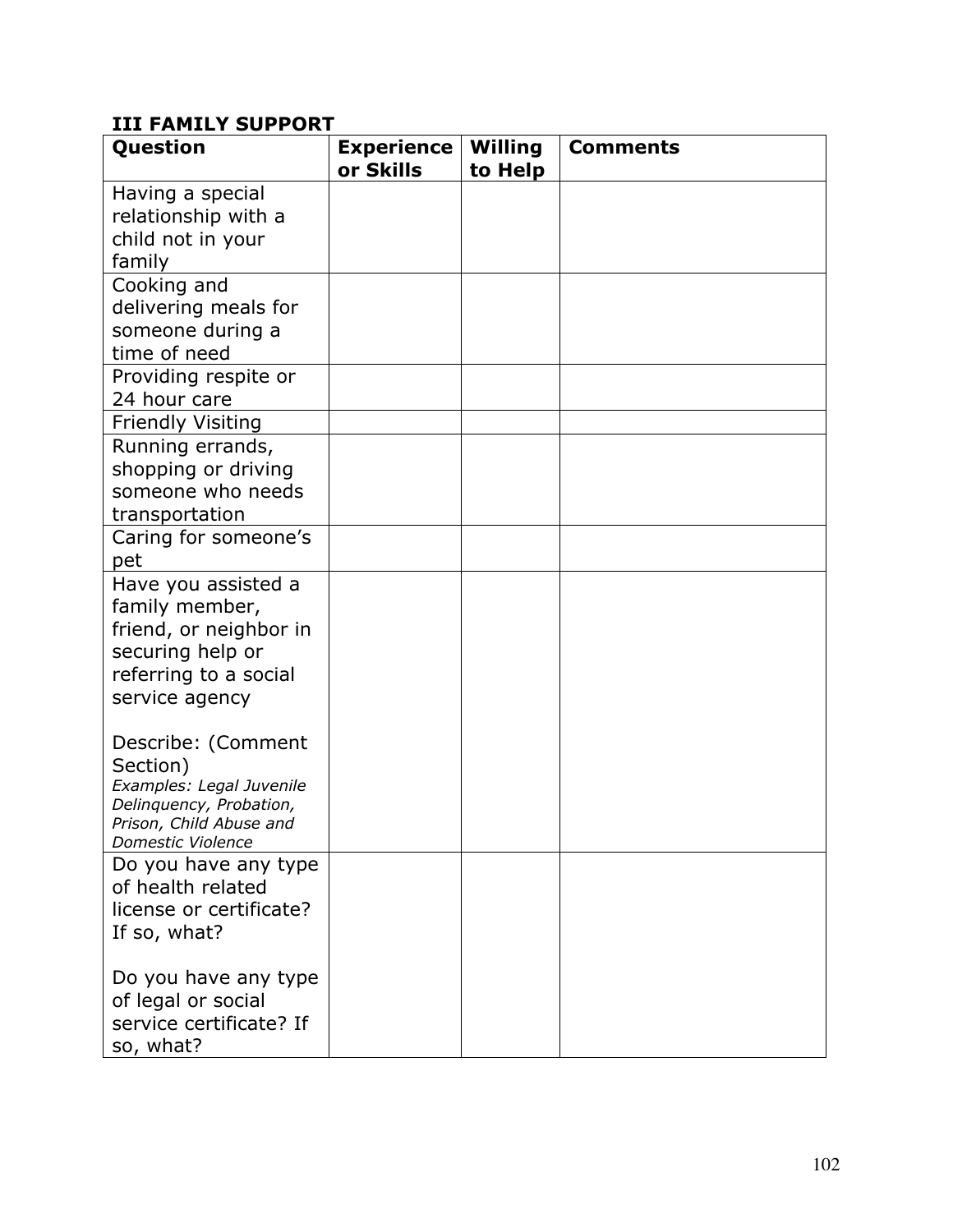## **IV. EDUCATION AND YOUTH ACTIVITIES**

| Question                                                                                                                                             | <b>Experience</b><br>or Skills | <b>Willing</b><br>to Help | <b>Comments</b> |
|------------------------------------------------------------------------------------------------------------------------------------------------------|--------------------------------|---------------------------|-----------------|
| Have you ever<br>assisted youth in any<br>type of classroom<br>activity or educational<br>program?                                                   |                                |                           |                 |
| Examples: Tutoring,<br>Teacher's Assistant,<br>Grading Papers,<br>Teaching, Providing<br>Programs,<br>Chaperoning,<br><b>Recreational Activities</b> |                                |                           |                 |
| Describe: Community<br>Section                                                                                                                       |                                |                           |                 |

### **V. TRANSPORTATION**

| Question              | <b>Experience</b><br>or Skills | <b>Willing</b><br>to Help | <b>Comments</b> |
|-----------------------|--------------------------------|---------------------------|-----------------|
| Driving a car         |                                |                           |                 |
| Driving a van         |                                |                           |                 |
| Driving a bus/truck   |                                |                           |                 |
| Driving a             |                                |                           |                 |
| vehicle/delivering    |                                |                           |                 |
| goods                 |                                |                           |                 |
| Do you have any kind  |                                |                           |                 |
| of special driver's   |                                |                           |                 |
| license? If so, what? |                                |                           |                 |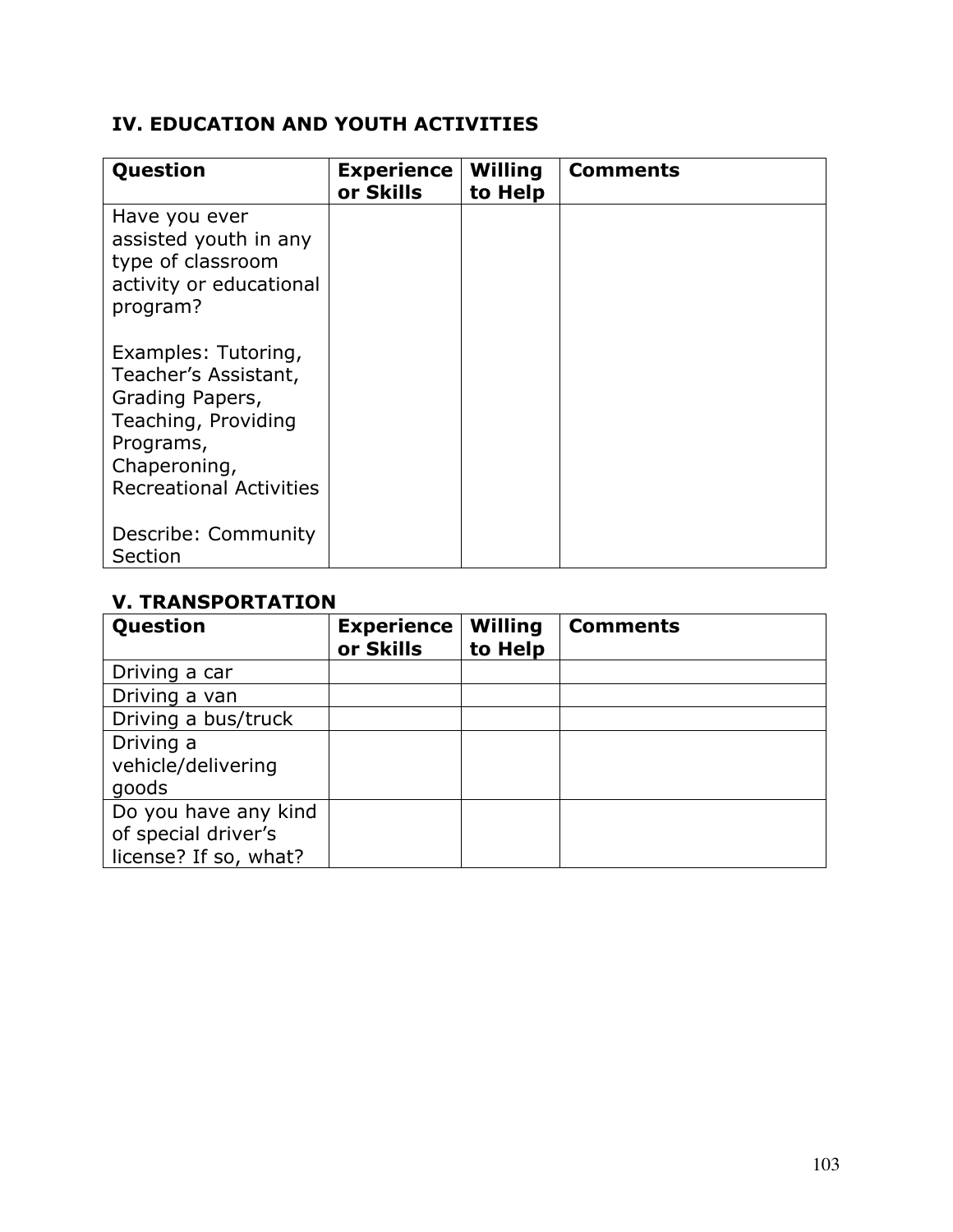## **VI. FOOD**

| Question              | <b>Experience</b><br>or Skills | <b>Willing</b><br>to Help | <b>Comments</b> |
|-----------------------|--------------------------------|---------------------------|-----------------|
| Have you ever done    |                                |                           |                 |
| any type of work with |                                |                           |                 |
| food, paid or unpaid  |                                |                           |                 |
| Serving food to large |                                |                           |                 |
| numbers of people     |                                |                           |                 |
| (more than 10)        |                                |                           |                 |
| Preparing meals for   |                                |                           |                 |
| large numbers         |                                |                           |                 |
| Clearing/Setting      |                                |                           |                 |
| Tables for Large      |                                |                           |                 |
| <b>Numbers</b>        |                                |                           |                 |
| Bartending            |                                |                           |                 |
| <b>Baking</b>         |                                |                           |                 |

## **VII OFFICE**

| Question                  | <b>Experience</b><br>or Skills | <b>Willing</b><br>to Help | <b>Comments</b> |
|---------------------------|--------------------------------|---------------------------|-----------------|
| Have you ever done        |                                |                           |                 |
| any type of office        |                                |                           |                 |
| work paid or unpaid?      |                                |                           |                 |
| Typing (word per          |                                |                           |                 |
| minute)                   |                                |                           |                 |
| Taking phone              |                                |                           |                 |
| messages                  |                                |                           |                 |
| Filing                    |                                |                           |                 |
| Writing business          |                                |                           |                 |
| letters                   |                                |                           |                 |
| Receiving phone           |                                |                           |                 |
| orders                    |                                |                           |                 |
| Shorthand                 |                                |                           |                 |
| Bookkeeping               |                                |                           |                 |
| <b>Word Processing</b>    |                                |                           |                 |
| <b>Operating Computer</b> |                                |                           |                 |
| Software                  |                                |                           |                 |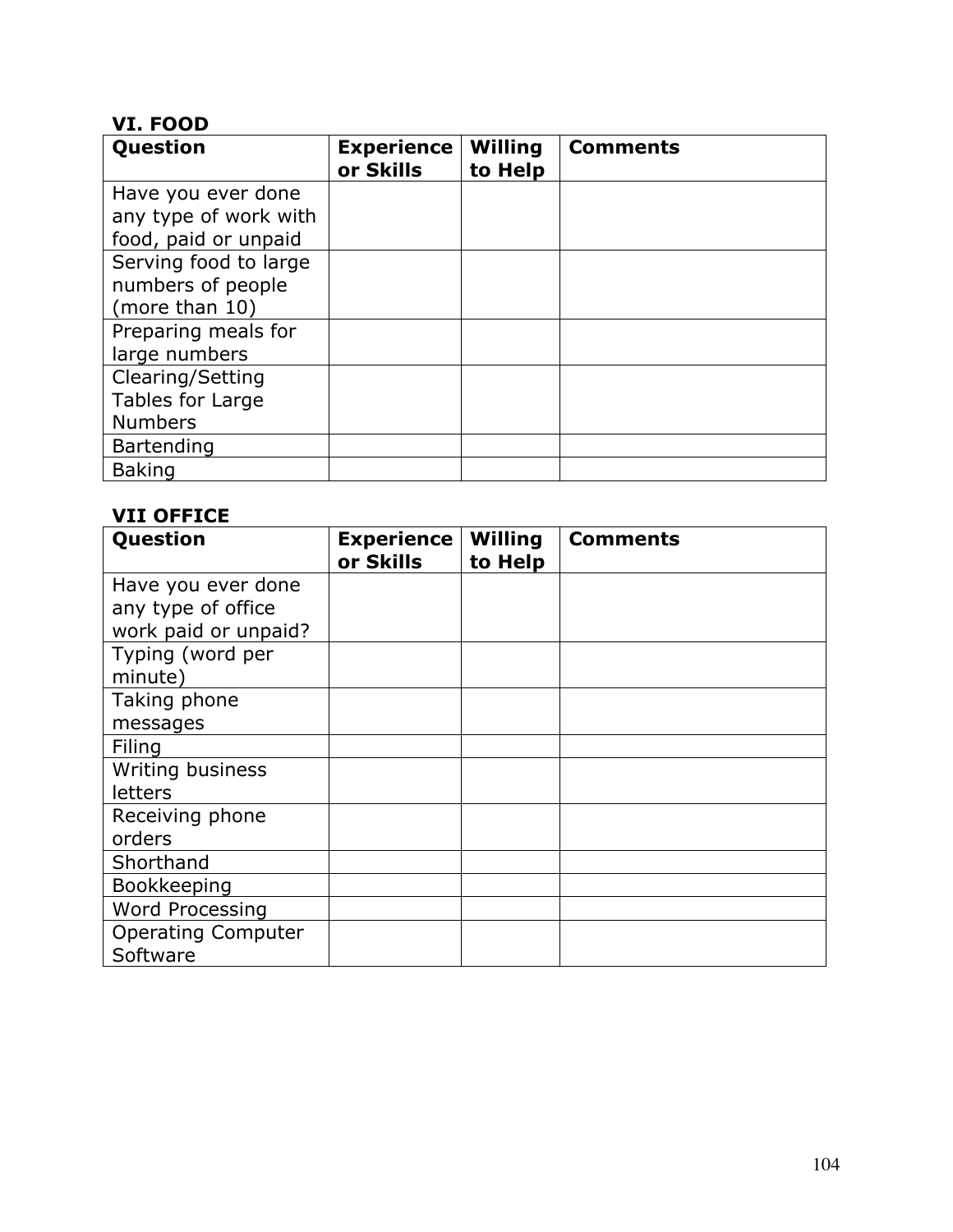## **VIII. SUPERVISORY SKILLS**

| Question                   | <b>Experience</b><br>or Skills | <b>Willing</b><br>to Help | <b>Comments</b> |
|----------------------------|--------------------------------|---------------------------|-----------------|
| Have you ever done         |                                |                           |                 |
| any type of                |                                |                           |                 |
| supervision, paid or       |                                |                           |                 |
| unpaid?                    |                                |                           |                 |
| <b>Writing Reports</b>     |                                |                           |                 |
| Filling Out Forms          |                                |                           |                 |
| Planning work for          |                                |                           |                 |
| <b>Other People</b>        |                                |                           |                 |
| Making a Budget            |                                |                           |                 |
| <b>Interviewing People</b> |                                |                           |                 |
| <b>Managing Property</b>   |                                |                           |                 |
| Keeping Record of all      |                                |                           |                 |
| your activities            |                                |                           |                 |

## **IX. CONSTRUCTION/REPAIRS**

| Question                  | <b>Experience</b> | <b>Willing</b> | <b>Comments</b> |
|---------------------------|-------------------|----------------|-----------------|
|                           | or Skills         | to Help        |                 |
| Have you ever done        |                   |                |                 |
| construction and          |                   |                |                 |
| repair work, paid or      |                   |                |                 |
| unpaid?                   |                   |                |                 |
| Wallpapering              |                   |                |                 |
| Furniture Making or       |                   |                |                 |
| Repairing                 |                   |                |                 |
| Plumbing repairs          |                   |                |                 |
| Painting                  |                   |                |                 |
| <b>Repairing Locks</b>    |                   |                |                 |
| Building Garages,         |                   |                |                 |
| fences, play              |                   |                |                 |
| equipment                 |                   |                |                 |
| Building and              |                   |                |                 |
| Remodeling Rooms          |                   |                |                 |
| <b>Tile Work</b>          |                   |                |                 |
| Installing Dry Wall       |                   |                |                 |
| and Taping                |                   |                |                 |
| <b>Electrical Repairs</b> |                   |                |                 |
| Bricklaying and           |                   |                |                 |
| Masonry                   |                   |                |                 |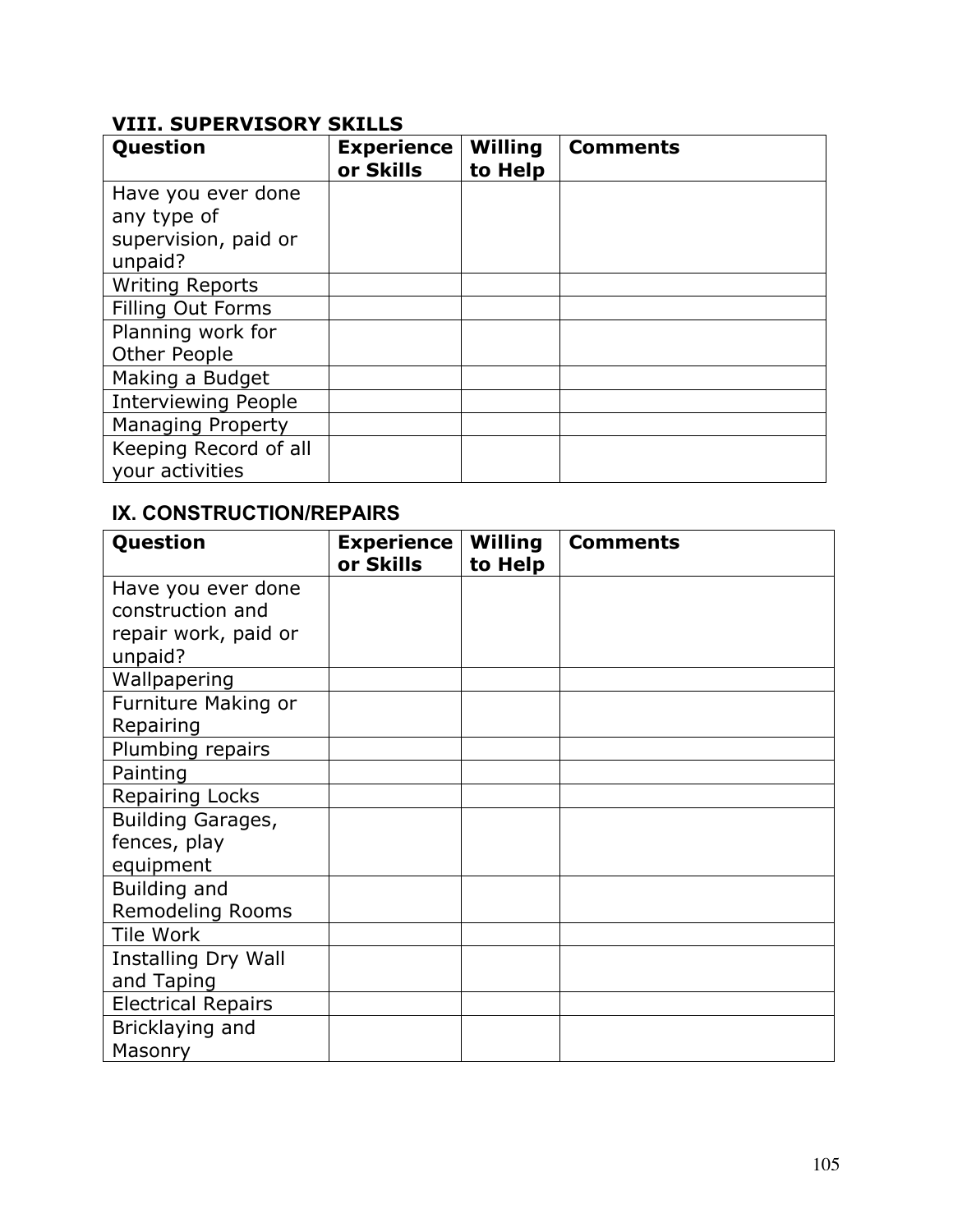## **X. MAINTENANCE**

| Question                                           | <b>Experience</b> | <b>Willing</b> | <b>Comments</b> |
|----------------------------------------------------|-------------------|----------------|-----------------|
|                                                    |                   |                |                 |
|                                                    | or Skills         | to Help        |                 |
| Have you ever done                                 |                   |                |                 |
| any type of                                        |                   |                |                 |
| maintenance, paid or                               |                   |                |                 |
| unpaid?                                            |                   |                |                 |
| <b>Window Washing</b>                              |                   |                |                 |
| Floor Waxing or                                    |                   |                |                 |
| Mopping                                            |                   |                |                 |
| Washing and Cleaning                               |                   |                |                 |
| Dirty Rugs                                         |                   |                |                 |
| Have you ever done                                 |                   |                |                 |
| any other types of                                 |                   |                |                 |
| maintenance?                                       |                   |                |                 |
| Examples: caulking,                                |                   |                |                 |
| general household                                  |                   |                |                 |
| cleaning, fixing faucets,                          |                   |                |                 |
| floor sanding, wood                                |                   |                |                 |
| stripping, refinishing,                            |                   |                |                 |
| recycling, snow shoveling,<br>snow blowing, mowing |                   |                |                 |
| loans, caring for gardens,                         |                   |                |                 |
| pruning, auto repair                               |                   |                |                 |
|                                                    |                   |                |                 |
| Describe: (Comment                                 |                   |                |                 |
| Section)                                           |                   |                |                 |

## **XI. SALES**

| <b>Question</b>                                                           | <b>Experience</b><br>or Skills | <b>Willing</b><br>to Help | <b>Comments</b> |
|---------------------------------------------------------------------------|--------------------------------|---------------------------|-----------------|
| Have you done any<br>sales, paid or unpaid?                               |                                |                           |                 |
| Operating a cash<br>register                                              |                                |                           |                 |
| <b>Selling Products</b><br>Wholesale (which<br>ones <sub>0</sub>          |                                |                           |                 |
| <b>Selling Products</b><br>Retail (which ones)                            |                                |                           |                 |
| Have you sold these<br>products (door to<br>door, store, office,<br>mail) |                                |                           |                 |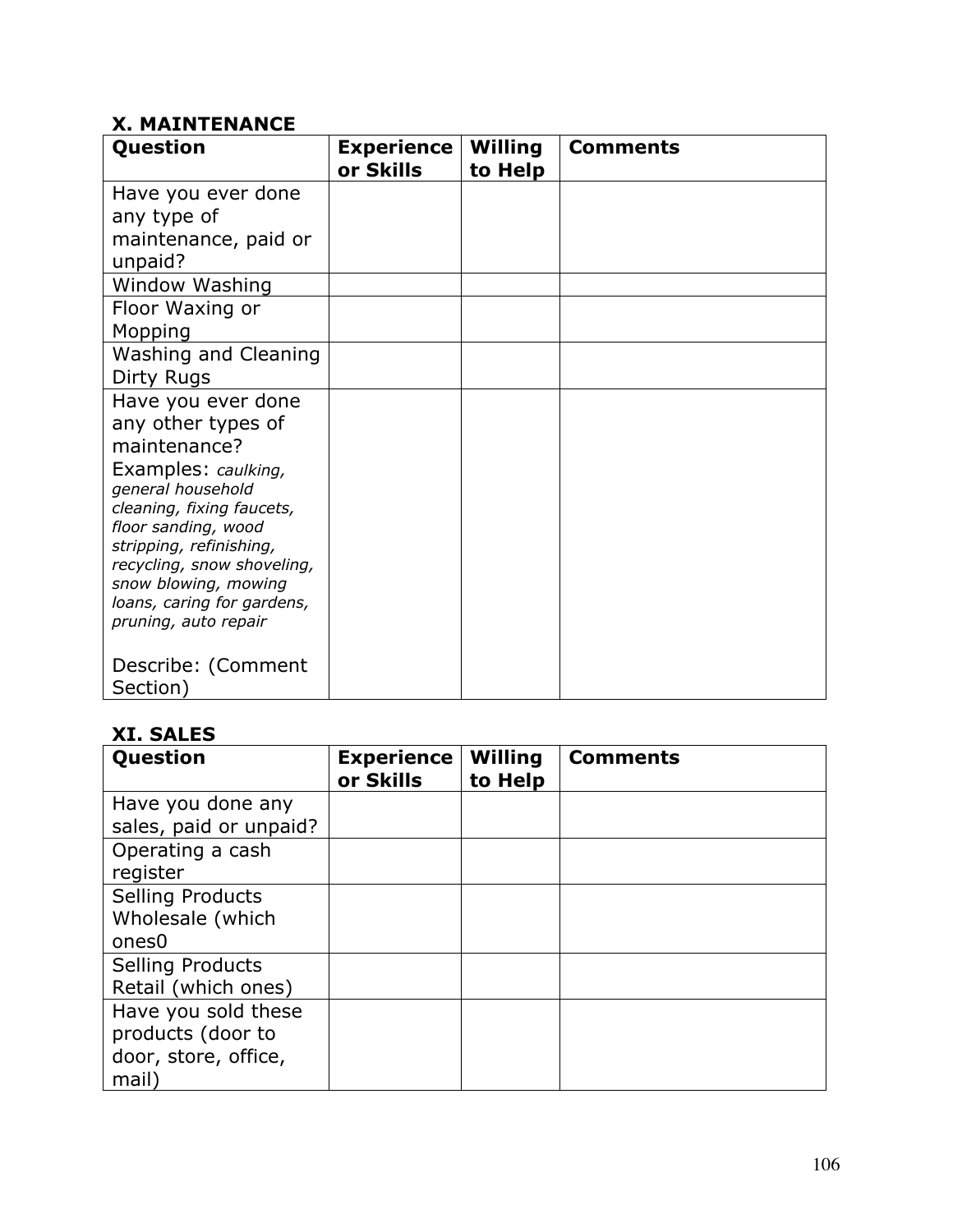## **XII. THE ARTS**

| Question              | <b>Experience</b><br>or Skills | <b>Willing</b><br>to Help | <b>Comments</b> |
|-----------------------|--------------------------------|---------------------------|-----------------|
| Have you ever done    |                                |                           |                 |
| anything with the     |                                |                           |                 |
| arts, paid or unpaid? |                                |                           |                 |
| Singing               |                                |                           |                 |
| Dance                 |                                |                           |                 |
| Playing an instrument |                                |                           |                 |
| Theatre: Acting or    |                                |                           |                 |
| Directing             |                                |                           |                 |
| Painting              |                                |                           |                 |
| Drawing               |                                |                           |                 |
| Sculpture             |                                |                           |                 |
| Ceramics              |                                |                           |                 |
| Photography           |                                |                           |                 |
| Quilting              |                                |                           |                 |
| Other arts/crafts     |                                |                           |                 |

## **XIII. OTHER**

| Question                                    | <b>Experience</b><br>or Skills | <b>Willing</b><br>to Help | <b>Comments</b> |
|---------------------------------------------|--------------------------------|---------------------------|-----------------|
| What other skills and                       |                                |                           |                 |
| talents did we forget?<br>Examples: sewing, |                                |                           |                 |
| dressmaking, and                            |                                |                           |                 |
| tailoring,                                  |                                |                           |                 |
| upholstering, knitting<br>and crocheting,   |                                |                           |                 |
| interior decorating,                        |                                |                           |                 |
| hair dressing, public                       |                                |                           |                 |
| speaking, graphic<br>design                 |                                |                           |                 |

Describe: (Comment Section)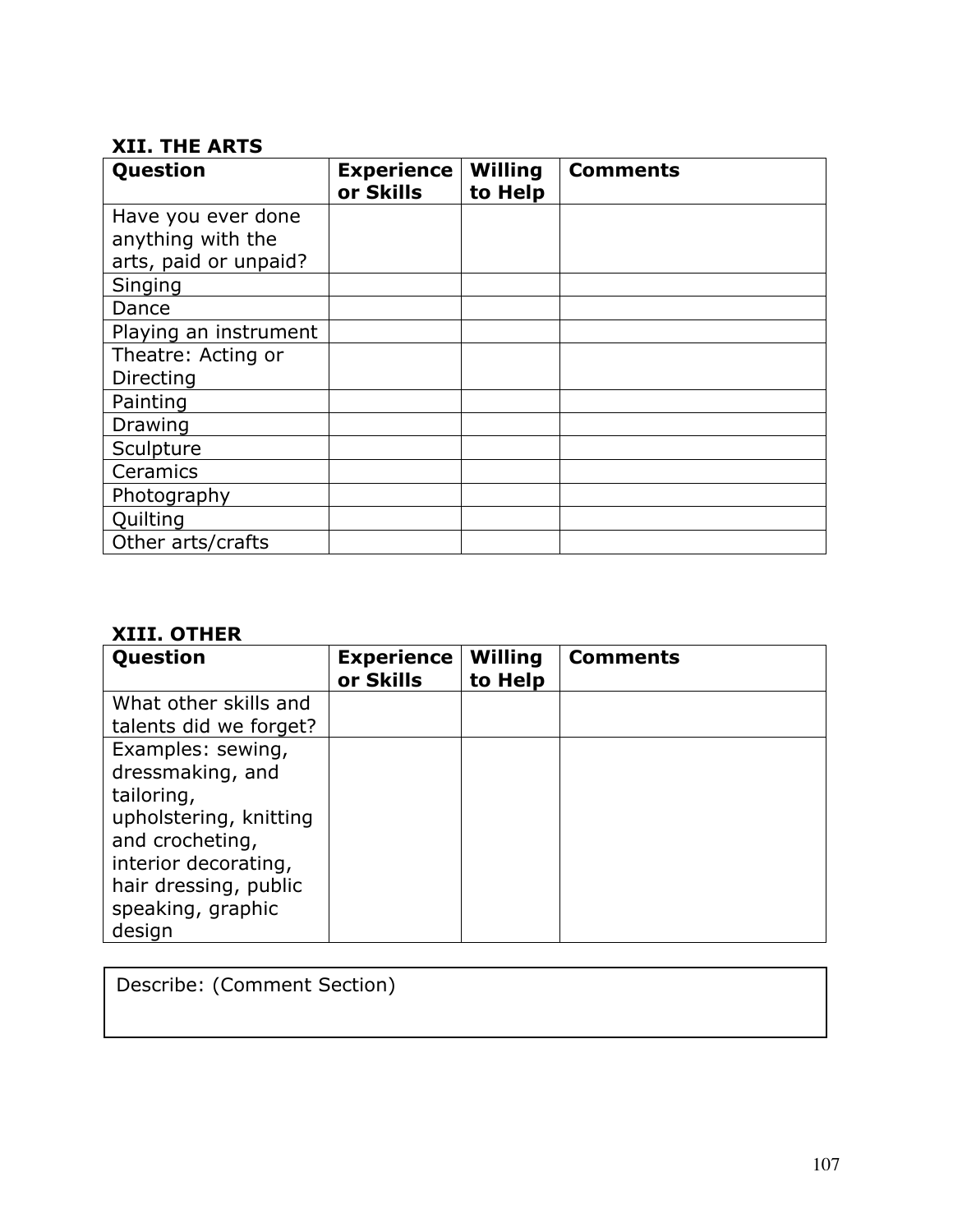Other skills you have that you are willing to share:

#### **XIV. PRIORITY SKILLS**

- 1. When you think about your skills, what *three* things do you think you do your best?
- 2. Which of your skills are you most likely to volunteer?
- 3. Are there any skills you would like to teach?
- 4. What skills would you most like to learn?
- 5. Is there anything else you would like to tell us about these issues?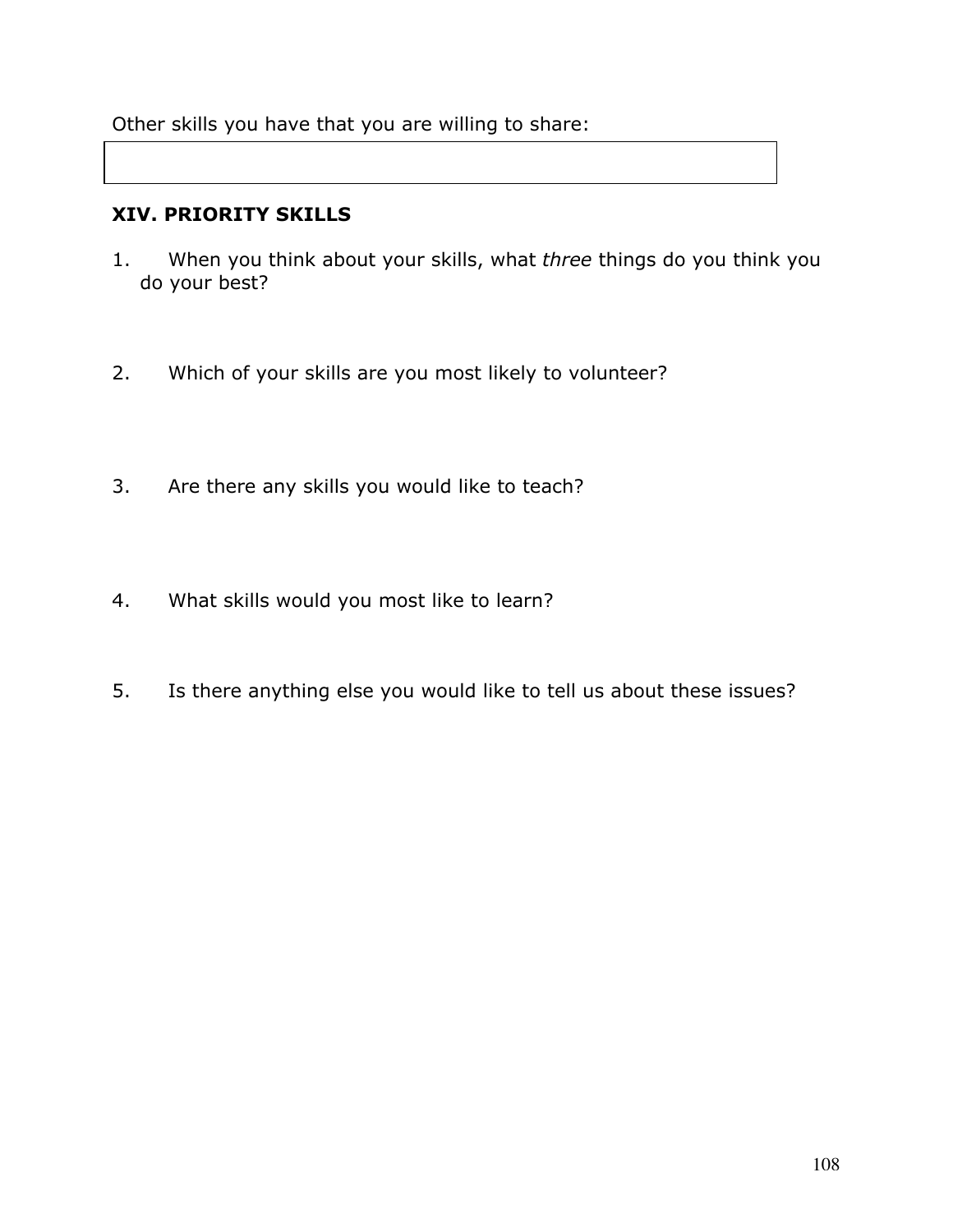#### **METROPOLITAN FAMILY SERVICES SUCCESSFUL AGING IN CHICAGO COMMUNITIES**

**NAME: DATE:**

## *THANK YOU VERY MUCH FOR YOUR TIME*

Do you give permission for the information you have provided to be used for a community resource database? This means that only someone form Metropolitan Family Services will be contacting you either by letter or telephone regarding activities to which you might contribute your time and skills. If you are willing to do this, please sign the form below.

#### **Signature: Date:**

If not, can we contact you in six months to see whether you are able to participate at that time?

**Yes: No**:

**Interviewer Field Notes:**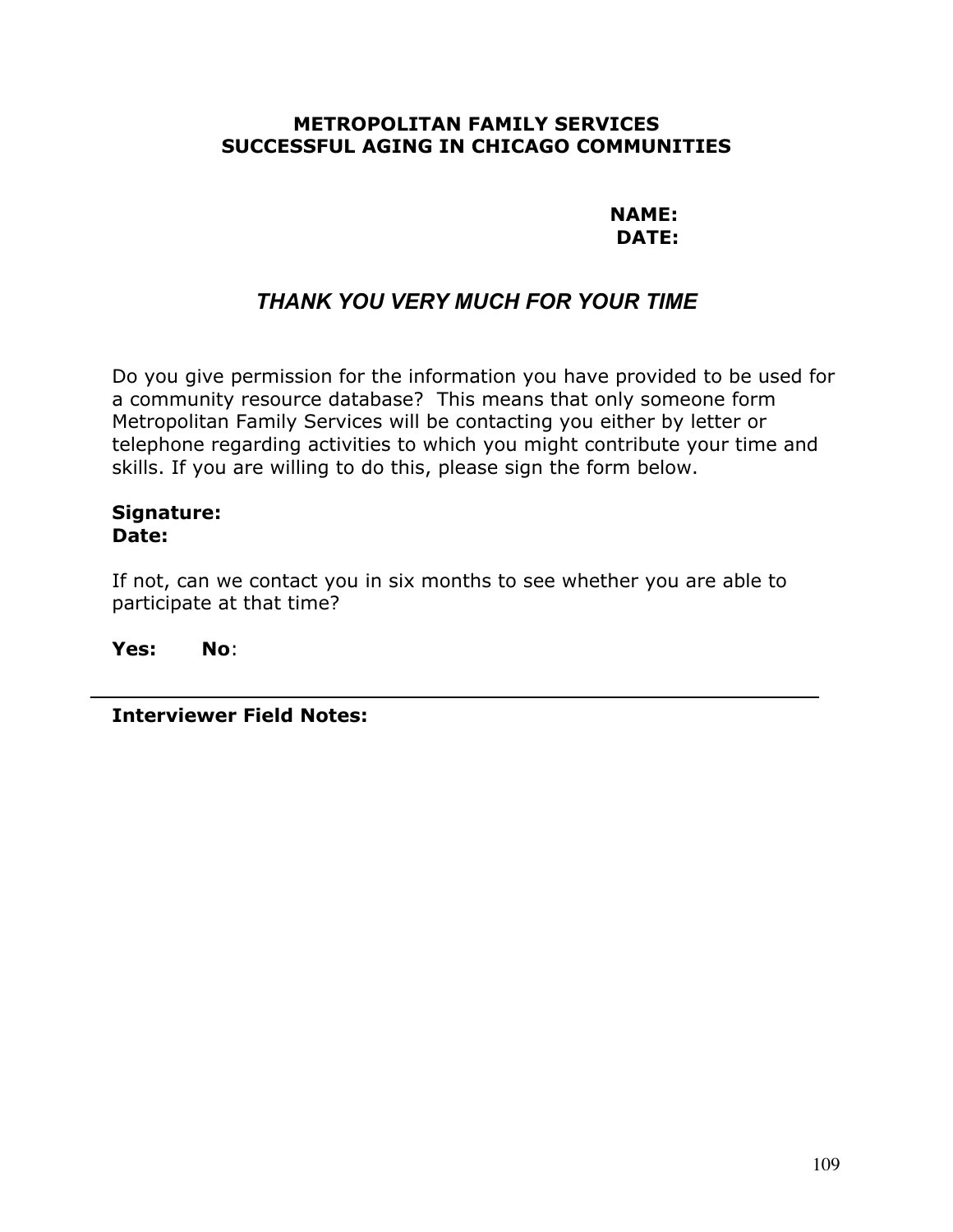## **SACC Blue Island:**

## **METROPOLITAN FAMILY SERVICES SUCCESSFUL AGING IN CARING COMMUNITIES BLUE ISLAND BUSINESS SURVEY**

We would appreciate you taking a few minutes to complete the following survey. Your responses will help us to understand more about the relationships between Blue Island businesses and older customers and help us plan for a more "elderly-friendly" community.

Please state the type of business you are responding for?

## **How long have you been in business in Blue Island?**

- $\Box$  10 years or more
- 5 to 9 years
- 4 years or less

## **Approximately how many of your customers are over the age of 60?**

- $\Box$  100%
- $-$  75-99%
- 50-74%
- 25-49%
- $0 24\%$

#### **How important are your 60+ customers to your overall business success?**

- $\Box$  Extremely important
- $\Box$  Very important
- Important
- $\Box$  Only somewhat important
- $\Box$  Not very important

#### **Which of the following actions have you taken to make your business more accessible to older people who have disabilities? Please check all that apply.**

- $\Box$  Researched the kinds of actions needed to make my business more accessible
- $\Box$  Installed a ramp
- $\Box$  Modified the building in other ways to make it more accessible
- Trained staff to communicate effectively with people who have experienced hearing or vision loss or mobility problems
- $\Box$  Trained staff to provide extra assistance to older customers when requested
- $\Box$  Used large, easily readable print for sins, flyers and other written materials
- None.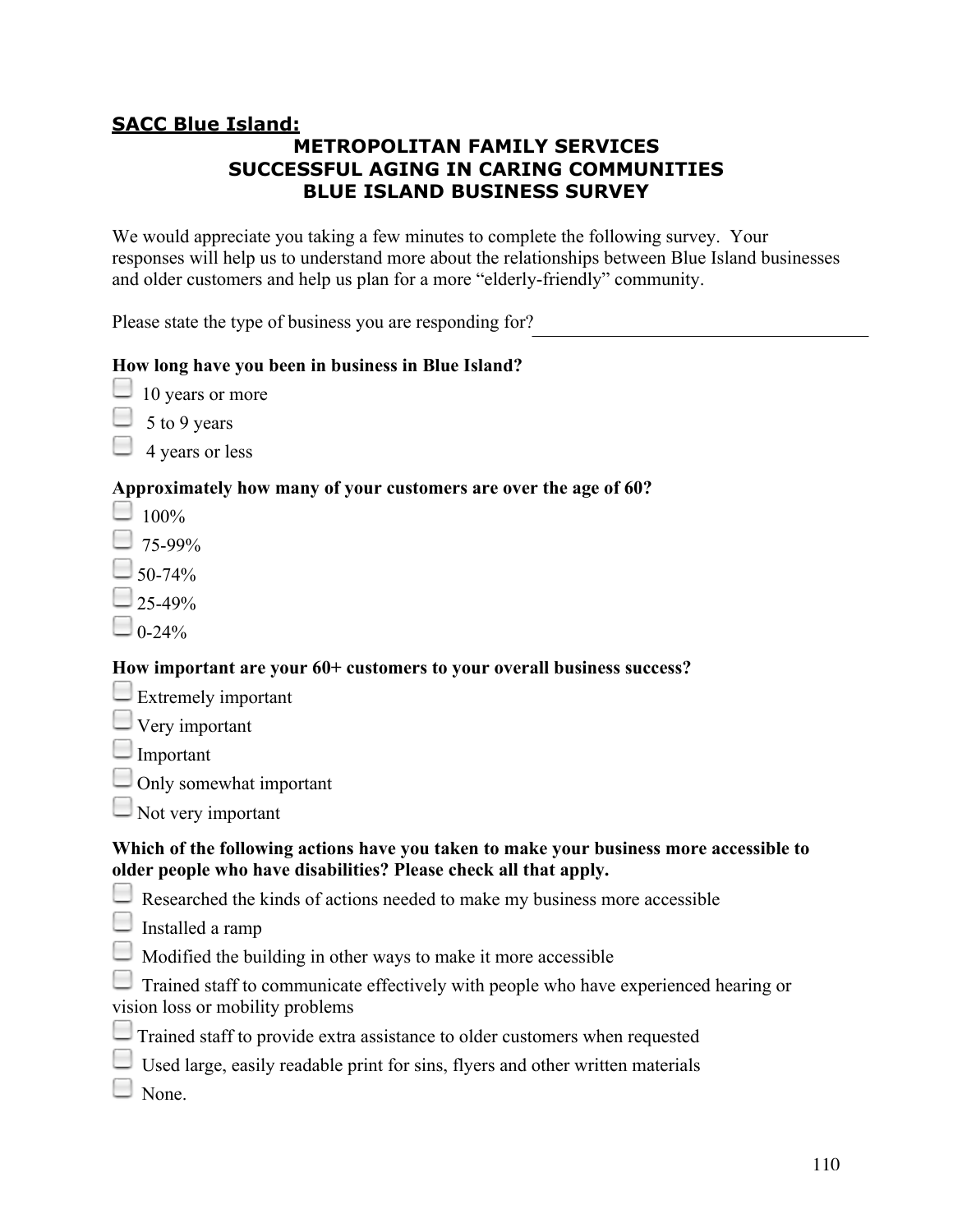Other. **Please explain:**

#### **Which of the following actions have you taken to attract older customers? Please check all that apply.**

- $\Box$  Researched what might appeal to older people
- $\Box$  Conducted marketing campaigns targeted to older people
- Developed new services intended to appeal to older people

 $\square$  None

Other. **Please explain**:



Based on interviews with older Blue Island residents, the Successful Aging Communities project plans to develop recommendations for specific actions businesses can take to improve their accessibility or appeal to older people. **How likely would you be to implement these recommendations, assuming they are affordable?**

 $\Box$  Extremely likely

 $\Box$  Very likely

 $\square$  Likely

 $\Box$  Only somewhat likely, why?

Not very likely, why?

#### **How interested would you be to work with the Successful Aging Communities project to develop these recommendations?**

 $\Box$  Extremely interested

**U** Very interested

**Interested** 

 $\Box$  Only somewhat interested, why?

 $\Box$  Not very interested, why?

If you are willing to work with us in this way, please fill in your contact information below. **Name:**

**Address:**

**Email:**

**Phone number: Fax Number:**

THANK YOU VERY MUCH FOR PARTICIPATING IN THIS SURVEY! Your answers will help Blue Island to become a better community for people of all ages.

Please send responses to: Dee Spiech Metropolitan Family Services 13136 S. Western Avenue Blue Island, IL 60406 Fax: 708-371-0466/ Tel: 708-974-5830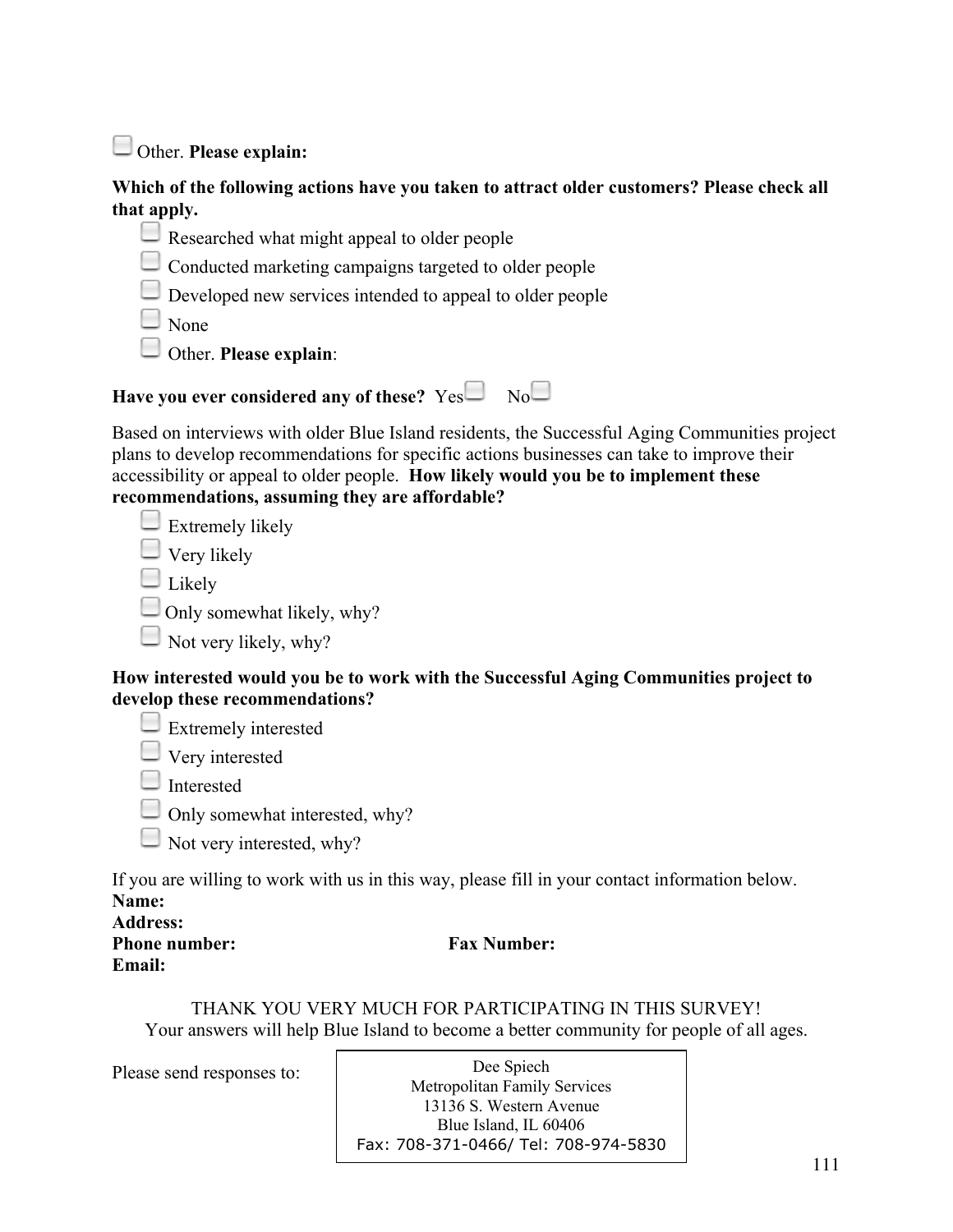## **Lessons from the RCI Experience**

## **Note to Our Elders: Don'ts and Do's for Youth Leadership Development**

| <b>DON'T</b>                                                                                   | DO                                                       |  |
|------------------------------------------------------------------------------------------------|----------------------------------------------------------|--|
| Talk down to us<br>$\blacksquare$                                                              | Build a strong relationship<br>$\blacksquare$<br>with us |  |
| Give up on youth                                                                               | Trust us<br>$\blacksquare$                               |  |
| Speak for us<br>٠                                                                              | Be a role model<br>$\blacksquare$                        |  |
| Use us as bait<br>п                                                                            | Treat us with respect<br>٠                               |  |
| Judge<br>٠<br>Categorize us<br>п                                                               | Provide us with continuous<br>$\blacksquare$<br>support  |  |
| Stereotype<br>٠                                                                                | Be mindful we have a voice                               |  |
| Live out your dreams<br>$\blacksquare$<br>through us                                           | Listen more!<br>٠                                        |  |
| Label us ignorant<br>$\blacksquare$<br>Talk and not do something<br>$\blacksquare$<br>about it | Be understanding<br>٠                                    |  |
|                                                                                                | Remember being young<br>٠                                |  |
|                                                                                                | Let us make our own<br>decisions                         |  |
|                                                                                                | Remember age is a state of<br>٠<br>mind                  |  |
|                                                                                                | Encourage us<br>ш                                        |  |
|                                                                                                | Look at our point of view<br>٠                           |  |
|                                                                                                | Provide tools to develop<br>tomorrow's leaders           |  |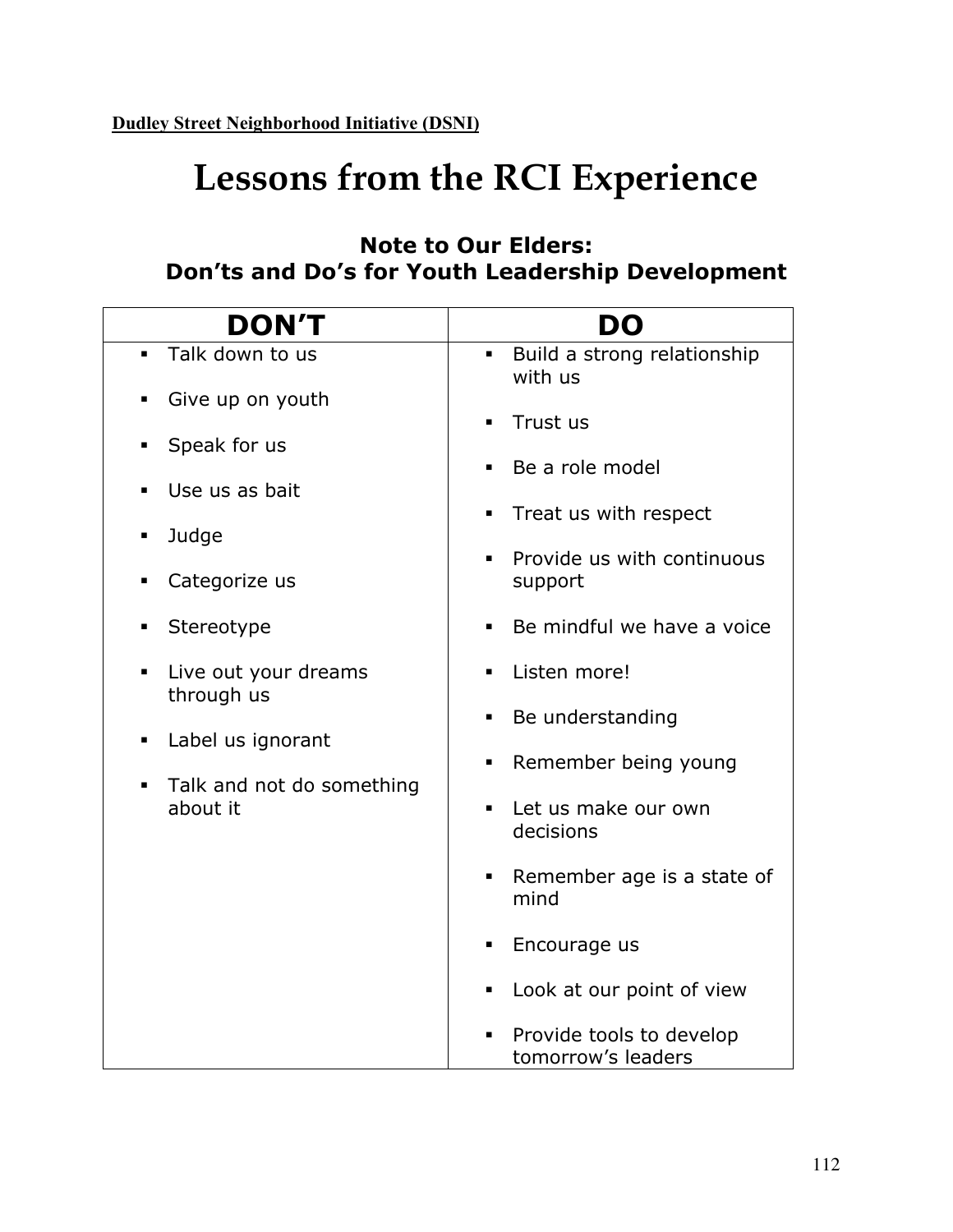## **Elements of a Neighborhood Based Initiative to Build Inclusive Communities**

## **Shared Belief**

- o Each supporter and collaborator holds the common belief that *all* people have assets and gifts.
- o The community places a high value on participation in civic life.
- o Active neighborhood participation is encouraged and viewed as one's responsibility to the community.

## *Questions to Ask*

*What community organizations and/or leaders hold this belief where I live?*

*How do I know this?*

*Are the actions of the organization reflective of these beliefs?*

*What is the best way to develop a relationship with this community organization or leader?*

## **Rooted in the Fabric of Neighborhood Life**

- o This initiative is supported by community organization which represents, welcomes, and actively includes all community members. It is integrated into the organization's culture.
- o Activities of the organization promote or enhance community involvement and shared experiences.

## *Questions to Ask*

*Which organizations represent members of the community? (e.g. neighborhood organizations, civic groups, church groups, public/government organizations and officials)*

*Are the practices of these community organizations and the behavior of its leaders and members welcoming of all people?*

*Are these practices and behaviors incorporated into the way business/activities are normally carried out?*

*Once the awareness level is raised, are people indicating that involving all neighbors is something they're committed to doing in ways that are appropriate for their neighborhood?*

## **Broad Community Ownership**

- o Neighborhood leaders take an active role in promoting and carrying out the initiative.
- o Neighborhood people understand the initiative and take active roles.
- o By design, the initiative is a collaborative effort that involves all parties in meaningful ways.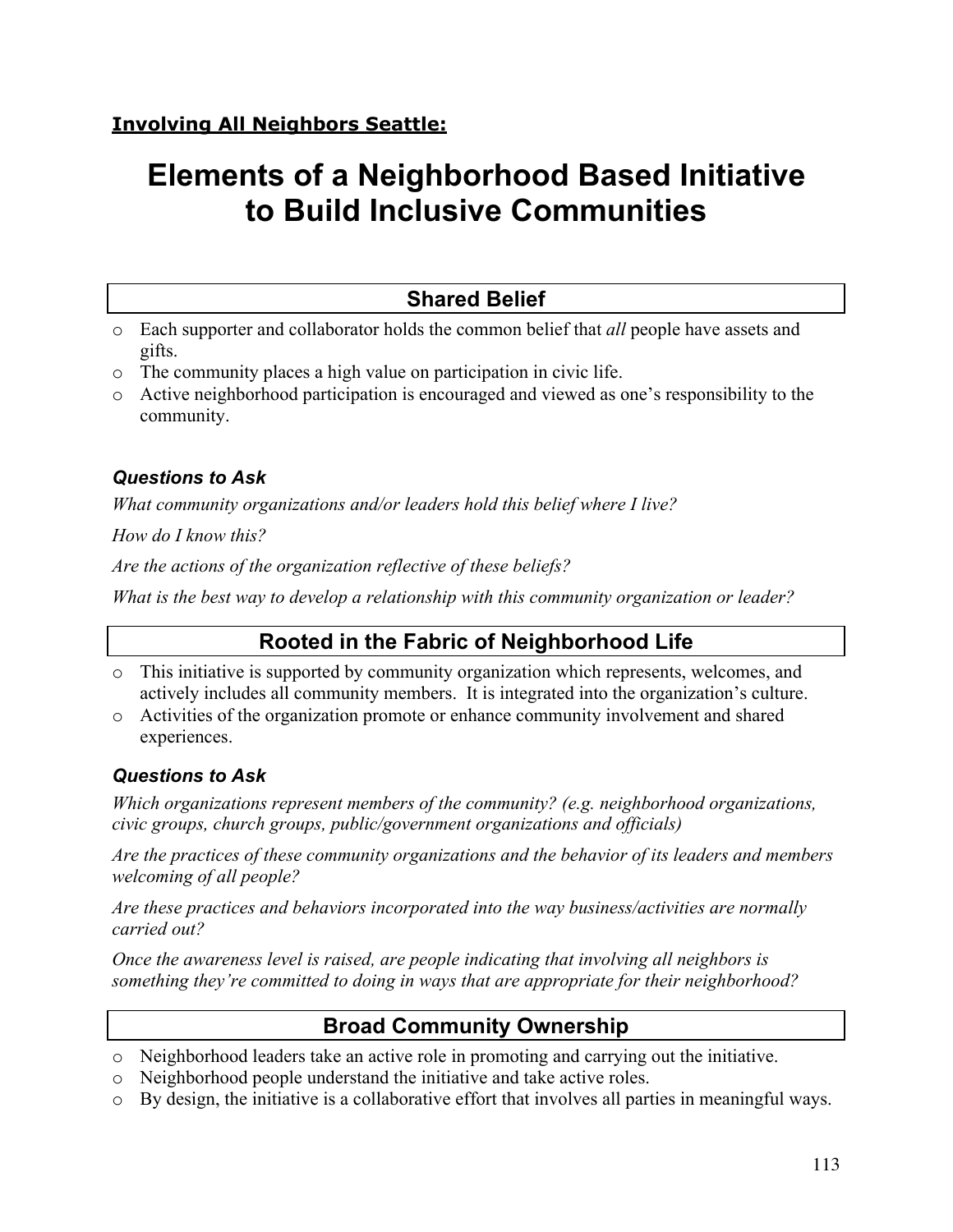## *Questions to Ask*

#### *Which organizations/agencies in the community are project supporters?*

*How have they expressed or demonstrated their willingness to work in this collaborative effort?*

*Are supporters/project partners directly involved in designing and carrying out the initiative? Are project partners involving a broad group of people?*

## **Time and Flexibility to Develop Naturally**

- o There is sufficient time and patience to carry-out the initiative to learn what works.
- o Project organizers are flexible and open to making revisions because it is seen as a work in progress.
- o The initiative is carried out in a way that fits the community. There is no standard design.

#### *Questions to Ask*

#### *What are your plans for starting an initiative?*

*Do you have the flexibility to modify this plan based on what's happening? Are you willing to junk this plan?*

*Are you making your plans based on ideas generated by the neighborhood?*

*Do you understand that community ownership means that the plan may change over time and often?*

## **Variety of Opportunities for Participation**

- o Diverse opportunities—which are known or can be discovered—exist for involving people in neighborhood life.
- o You have a way to map these opportunities and keep them up to date.
- o People are getting introduced to these activities.
- o There is a way for identifying persons with disabilities who may want to get involved in neighborhood activities and for making introductions to neighborhood leaders or groups.

#### *Questions to Ask*

*What are the opportunities for participation in the neighborhood? Who knows about them?*

*Is there a way to keep up to date with neighborhood activities and events?*

*How will you find people with disabilities who live in the neighborhood? Are you doing this in a respectful manner? How are you learning about their interests? Do you have a way to introduce people to other neighbors or neighborhood activities? What kinds of supports are provided if any? Who provides support? What are you doing to encourage support from neighbors?*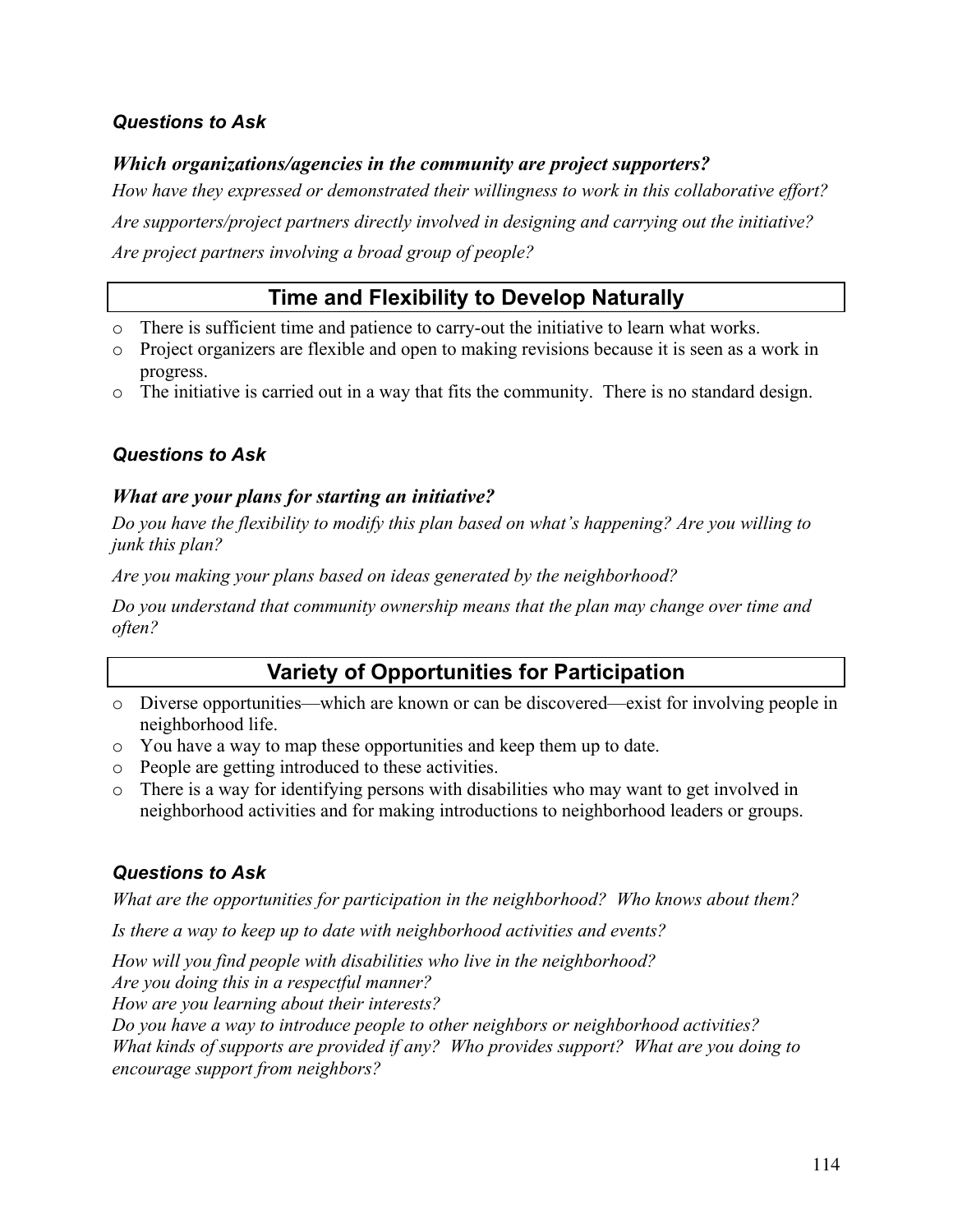## **Advice from Many Perspectives**

o Project includes an advisory body/action team—representing the community's diverse interests and perspectives—to guide the project, keep it grounded, and act as its conscience.

#### *Questions to Ask*

#### *Who in your community can be part of this advisory/action group?*

*Who do they represent?*

*Will these individuals give the advice, support, and action that the project needs?*

*Are they truly providing direction?*

*Are there opportunities for meaningful involvement by the action group which will lead to further commitment and ownership?*

## **Bridge Between People with Disabilities and Neighborhood Life**

- o A key player in the project is someone who listens to people with disabilities and knows the neighborhood organizations and members.
- o The individual understands how to ensure that people with disabilities and neighborhood organizations and leaders connect with each other.

#### *Questions to Ask*

#### *Who in the community could play this role?*

*Why do you think this person would be good? Are they active members in the neighborhood, do they know people?*

*Are you thinking about people from the service world as well as neighborhood activists?*

## **Promoting these Efforts and Encouraging Others**

 $\circ$  Opportunities are created to promote/get the word out about the initiative tell its success stories, and to recruit participants.

#### *Questions to Ask*

#### *What are the ways for talking about this in your community?*

*Are people inquiring about this initiative? Are they interested in getting involved? Are you having fun carrying out this initiative?*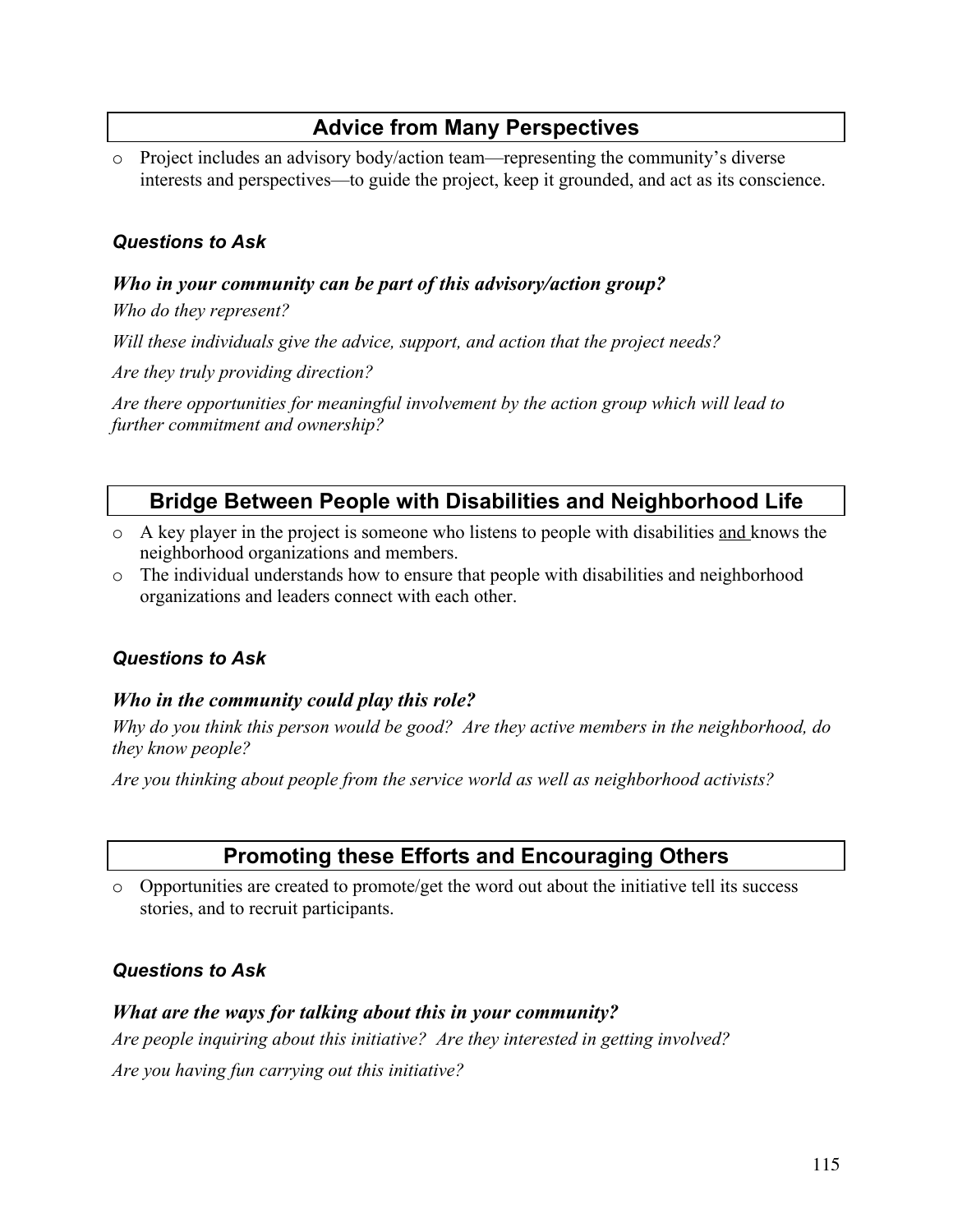## **Rethinking and Reassigning Resources**

## **(money, people, and activities)**

- o Resources are used creatively to develop this initiative.
- o Resources go directly to neighborhood organizations when possible.
- o Initiative includes creative ways to report its successes or impact in ways that are not burdensome to the neighborhood, yet meets the needs of the funders.

#### *Questions to Ask*

*Are there resources within your control that can be redirected?*

*What are they: money, people, time, activities?*

*Given the resources within your control, how can you realign them to carry out this kind of initiative?*

*Are there barriers to reallocating these resources and are you willing to go to battle to make these changes?*

*Can funders learn about the initiative and its success in non-traditional ways?*

Source: Experience of City of Seattle Department of Neighborhoods *Involving All Neighbors* pilot project, 1996-1998.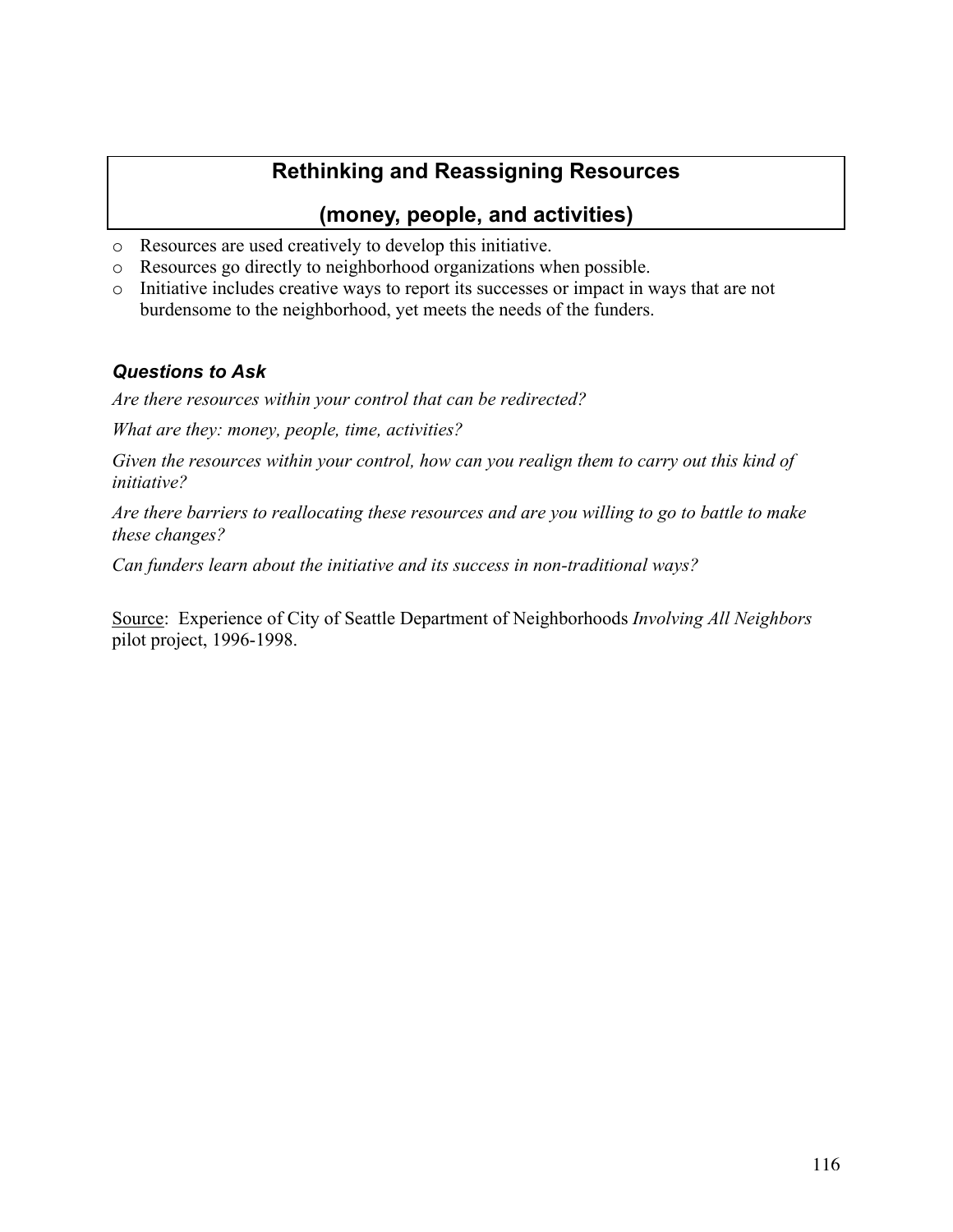#### **Involving All Neighbors Seattle:**

List of attributes of a Connector, from *Involving All Neighbors: Building inclusive Communities in Seattle* by Carolyn Carlson. Published by the City of Seattle Department of Neighborhoods.

- o Strongly believes that every person belongs and has contributions to make and gifts to give to the community;
- o Works to build community in his or her life;
- o Is always on the lookout for what's happening in the neighborhood and knows its places, events, groups and people;
- o Looks for opportunities for people to connect with others and contribute their skills;
- o Enjoys meeting people and bringing together people with common interests;
- o Gets involved and asks others to get involved;
- o Enjoys challenges and doesn't give up;
- o Stays flexible, adjusts expectations, and knows that things take time;
- $\circ$  Focuses on one person at a time and considers how that person's interests and skills can be assets for the community;
- $\circ$  Finds ways for others in the community to sustain new connections;
- o Finds ways to take care of and renew him- or herself;
- o Believes that anything is possible.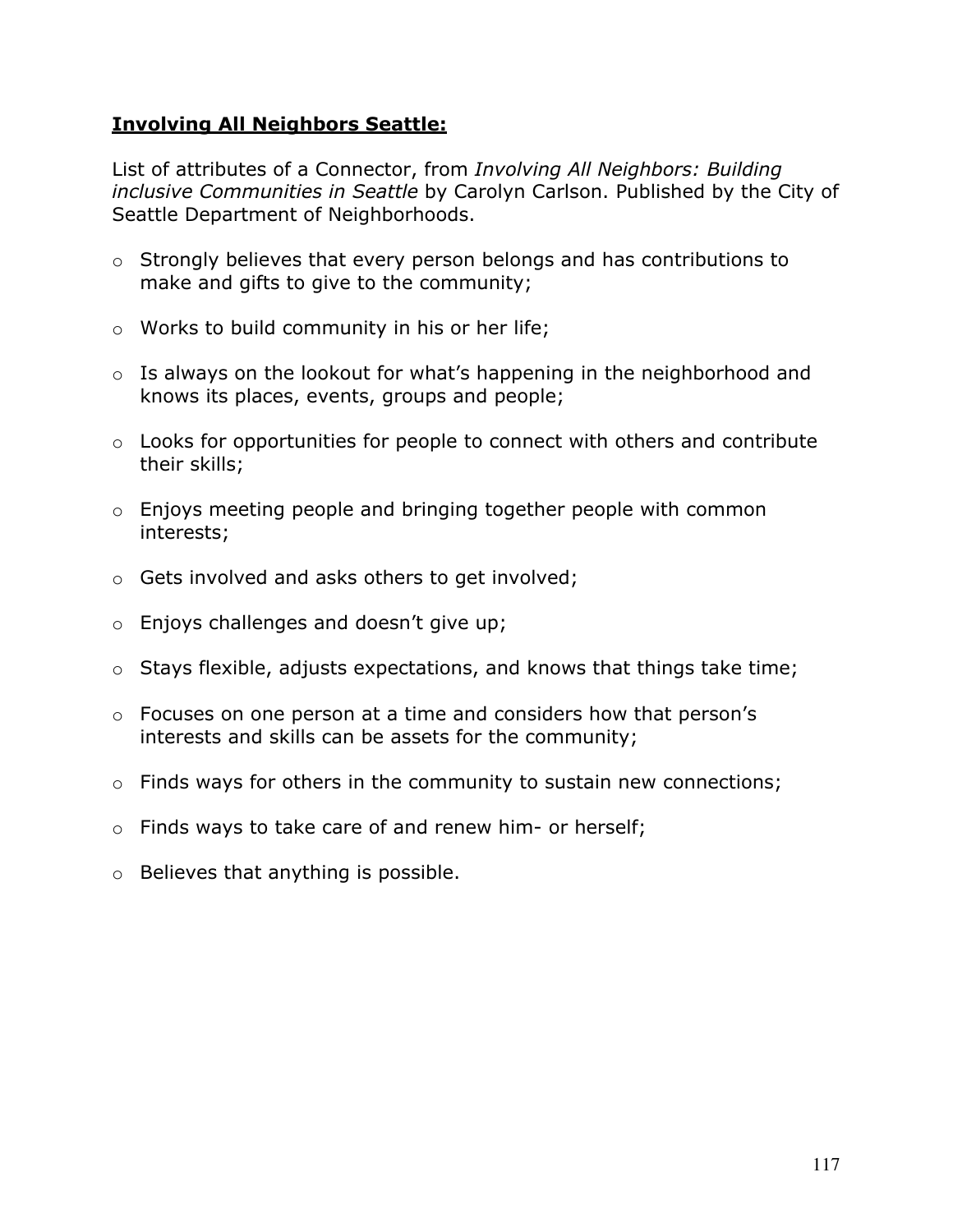## **Waisman Center**

*The Waisman Center is dedicated to the advancement of knowledge about human development, developmental disabilities, and neurodegenerative diseases throughout the lifespan. (http://www.waisman.wisc.edu/index.html)*

#### **Attributes of a Community Connector**

A community connector is a person who connects people to people, people to resources and resources to people. A community connector lives in the same city, community or neighborhood as the people with disabilities whom they know, work and play with. A community connector will have and make higher quality connections if she or he:

- o Has an extroverted personality and welcoming attitude
- $\circ$  Is a creative thinker who is willing to refine and change ideas and strategies over time
- o Knows lots of people and places in the community
- o Follows through on commitments to youth, families, and community contacts
- o Understands how to fade supports as new connections emerge
- $\circ$  Can relate to people from all walks of life, with all types of values, even if they are not his or her own
- o Has the ability to be comfortable in people's homes, workplaces, community centers, churches, schools, wherever they want to meet
- o Shows comfort with asking questions
- o Takes a genuine interest in people's lives
- o Displays patience with the process of self- and community-discovery
- o Has willingness to take risks and ask favors
- o Exhibits the creative ability to see connections between people's interests and activities already occurring in the community
- o Holds an abiding interest in helping people and communities flourish
- o Demonstrates stamina and perseverance; doesn't easily give up
- $\circ$  Enjoys bring people together and acting as "host"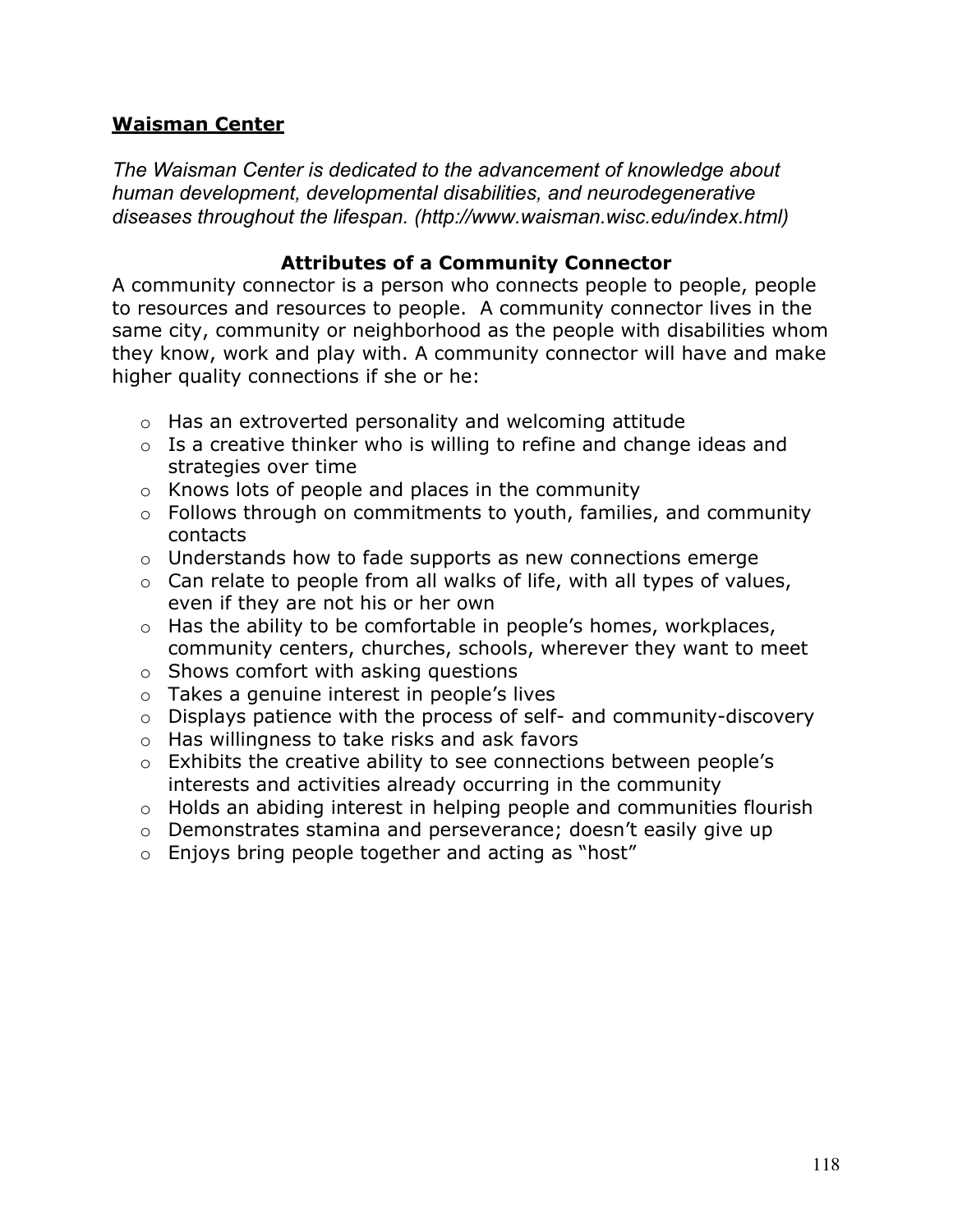## Resource List

*Starting a Connection Project* by Mike Green

#### *Available from*:

Mike Green ABCD Training Group 2745 Julian St. Denver, CO 80211 PH: 303-477-2686 e-mail: mike@mike-green.org www.mike-green.org

*Circles of Support: Ending Poverty in Our Communities* by Scott Miller and Lois Smidt

#### *Available from*:

Beyond Welfare 130 S. Sheldon Ave. Suite #302 Ames, IA 50014 (515)292-5992 beyondwelfare@midiowa.net www.beyondwelfare.org

*Involving All Neighbors: Building inclusive Communities in Seattle* by Carolyn Carlson.

## **Available from:**

City of Seattle Department of Neighborhoods 700 3rd Ave., Ste. 400 Seattle, WA 98104